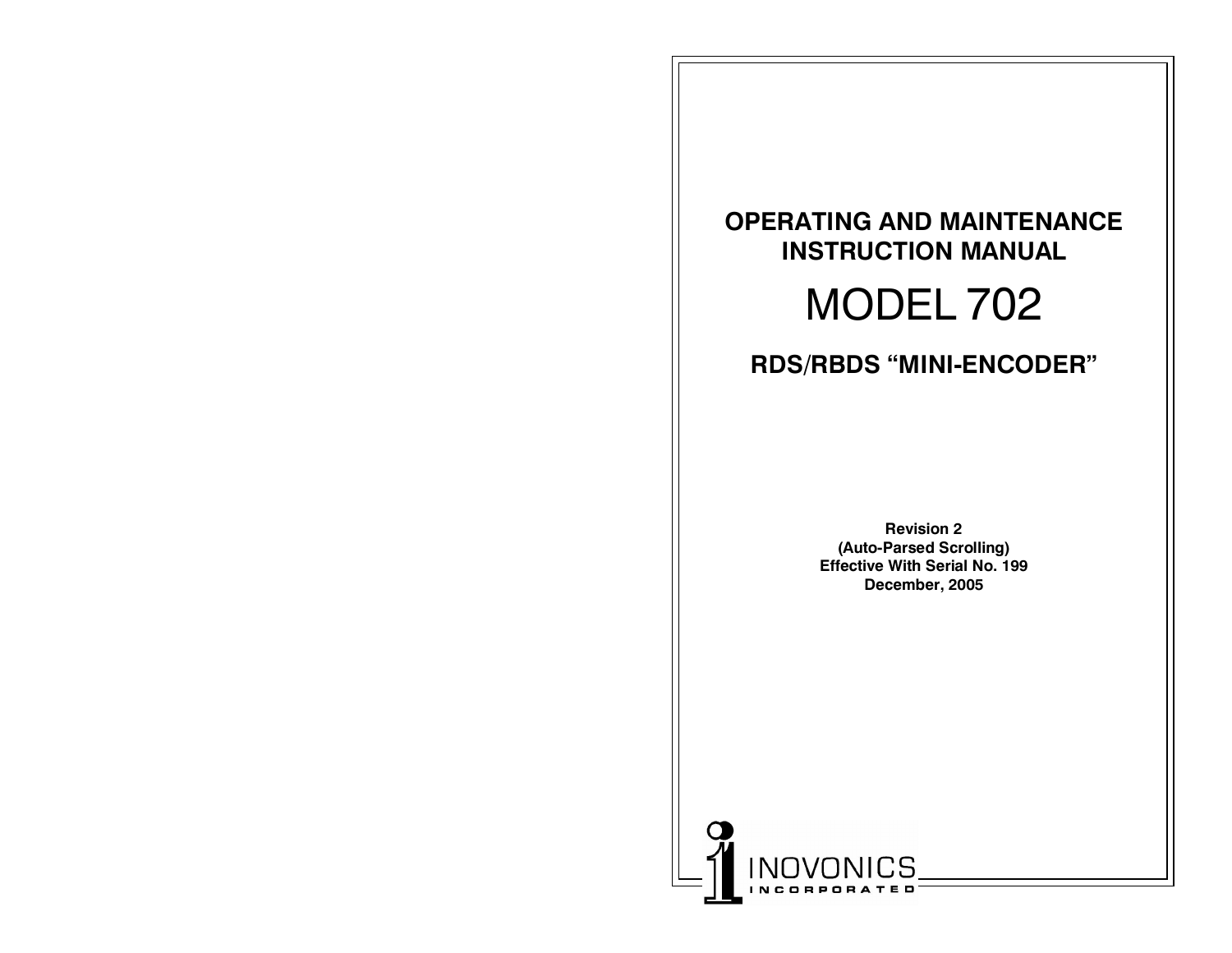## TABLE OF CONTENTS

| <b>Product Description • Product Features</b><br><b>Product Specifications</b>                                                                                                                                                                                                             |
|--------------------------------------------------------------------------------------------------------------------------------------------------------------------------------------------------------------------------------------------------------------------------------------------|
|                                                                                                                                                                                                                                                                                            |
| What is RDS? • US vs. Europe                                                                                                                                                                                                                                                               |
|                                                                                                                                                                                                                                                                                            |
| Unpacking and Inspection • Mounting<br><b>AC Mains Power</b><br><b>Radio Frequency Interference (RFI)</b><br><b>Front Panel Indicators</b><br><b>Rear Panel Appointments</b><br><b>Connecting the Encoder</b><br><b>Stereo Pilot Requirement</b><br><b>Setting the RDS Injection Level</b> |
| Section IV - PROGRAMMING THE ENCODER11                                                                                                                                                                                                                                                     |
| <b>Computer Requirements</b><br><b>Installing the Software</b><br><b>Starting the Programming Software</b><br><b>Entering Data</b><br><b>Sending Data to the Encoder</b><br><b>File Management</b>                                                                                         |
|                                                                                                                                                                                                                                                                                            |
|                                                                                                                                                                                                                                                                                            |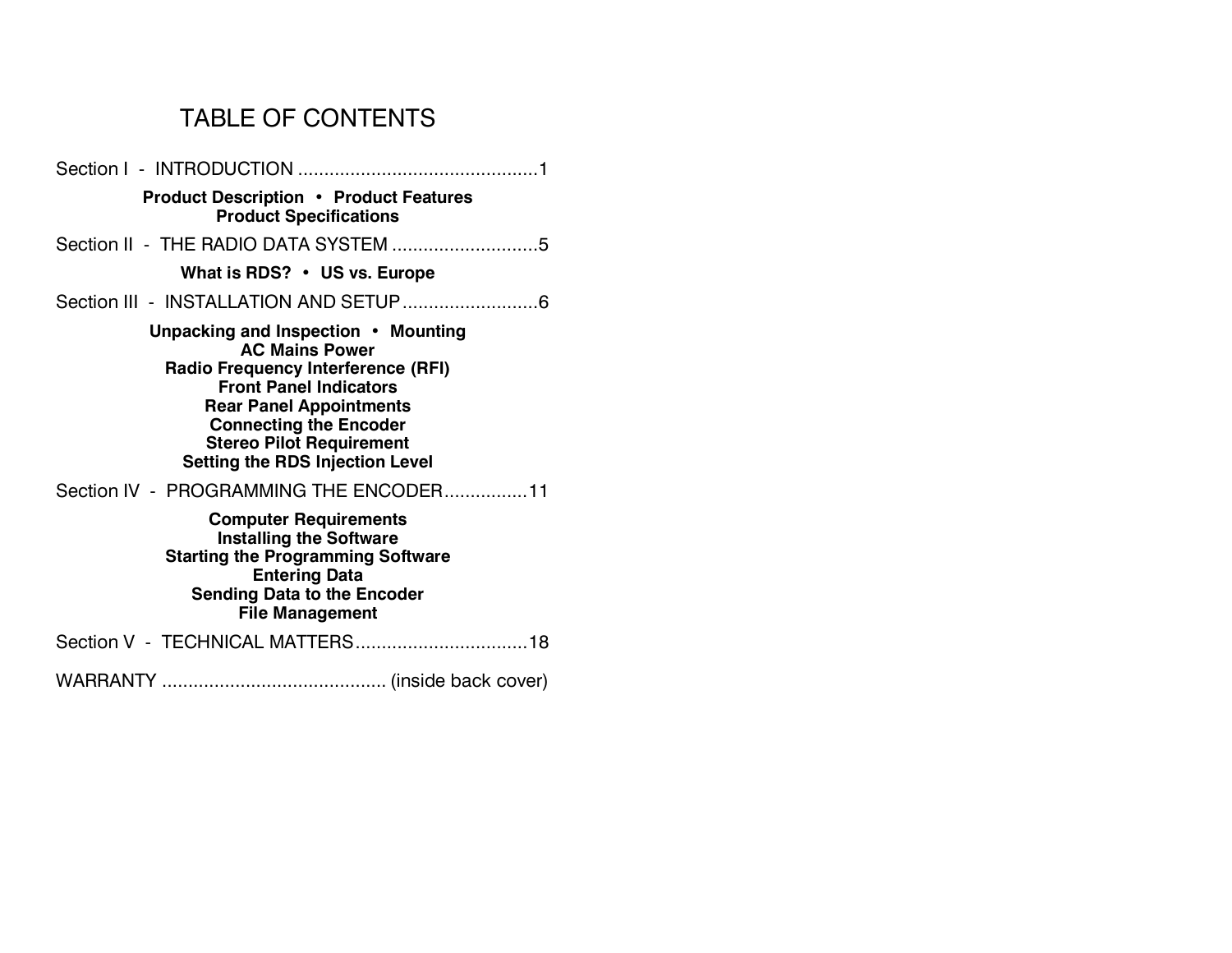#### Section I

### INTRODUCTION

#### **Product Description**

The Inovonics Model 702 is a second-generation "Mini-Encoder" for the *Radio Data System,* or RDS. The 702 enables the FM broadcaster to implement most of the important RDS functions with maximum ease and at a minimum of expense.

Originally, the radio data system developed for use in the U.S. was called the *Radio Broadcast Data System*, or "RBDS," to differentiate it from the European RDS standard. Differences between the two systems were gradually reconciled, and the term "RDS" can be legitimately applied to the system as practiced worldwide.

#### **Product Features**

Features of the Inovonics 702 include:

- Stand-alone operation  $-$  the encoder does not require a dedicated host computer in normal operation.
- Scrolling-PS messaging is automatically 'parsed,' or divided into word groups for proper presentation.
- IDs, flags, static and scrolling messages are held in nonvolatile memory. The encoder is programmed with any PC, and then may be relocated to a remote transmitter site.
- Programming software runs under Microsoft Windows<sup>®</sup> with easy USB connectivity. Software is supplied on a CD/ROM.
- The 702 locks to the 19kHz stereo pilot from a composite/MPX sample. No special stereo-gen 'sync' port is necessarily required, although a composite/MPX signal (or 19kHz sample) must be provided for the encoder to operate.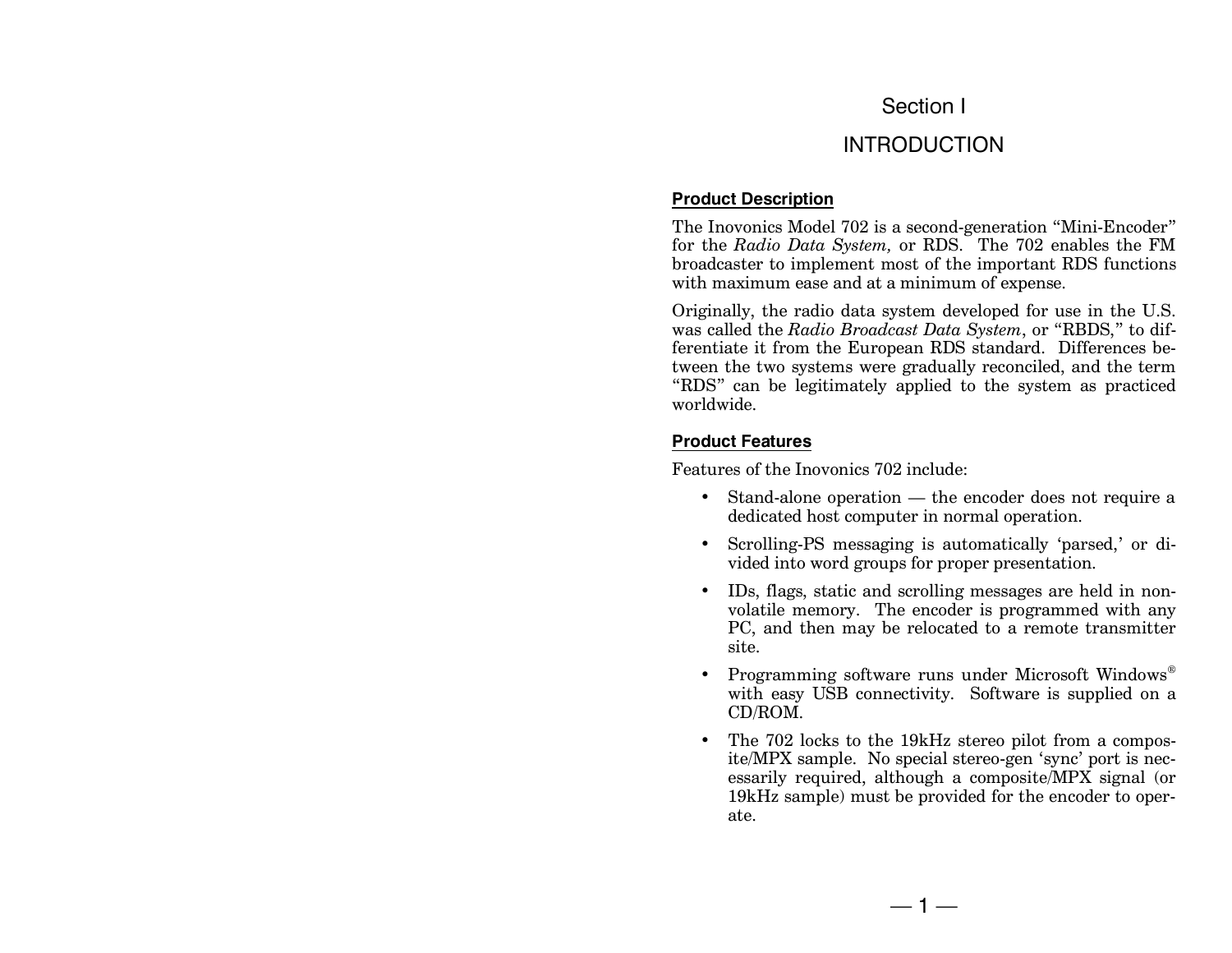#### **Product Specifications**

- **Standards Supported:** European CENELEC and United States NRSC.
- **RDS Applications Supported:** Groups 0A and 2A, which include the following RDS features:
- **PS** Program Service Name the station identifier actually displayed on the radio faceplate. This may a fixed display with the station's call letters  $(KXYZ-FM)$  or its 'street name' such as (LIVE 105), or a dynamic, 'scrolling' ID of up to 64 characters (LIVE 105 PLAYING THE BEST OLDIES AND HITS OF TODAY).
- **PI** Program Identification identifies the station with a unique numerical code, or 'digital ID.' In the US this is mathematically calculated from station call letters. This calculation for US stations is done within the Model 702 software. In other countries the PI is assigned by an appropriate radio authority.
- **PTY Program Type** PTY identifies the station format from among 30 predefined categories. The PTY code helps a 'smart' radio search for the listener's preferred variety of programming. The PTY code represents the primary difference between the European and American systems, as each system has a different list of station program format varieties. Both lists are supported by the Model 702.
- **AF** Alternative Frequency List a utility that can identify up to seven rebroadcast 'translators' or network sources of the identical program being broadcast simultaneously at different frequencies. The AF list helps the RDS radio automatically re-tune to the strongest signal.
- **RT** RadioText a 64-character block of plain text that can be called up to scroll across the front panel of RDS radios that have a TEXT or INFO button. RadioText can be used for promos, contests or advertising, and is additional to, and independent of, "Scrolling-PS," a feature that does not depend on receiver functionality for its scrolling display. Scrolling-PS and RadioText are simultaneously supported by the Model 702.
- **M/S Music/Speech Switch** this 'flag' indicates either music programming or all-speech transmissions. The impor-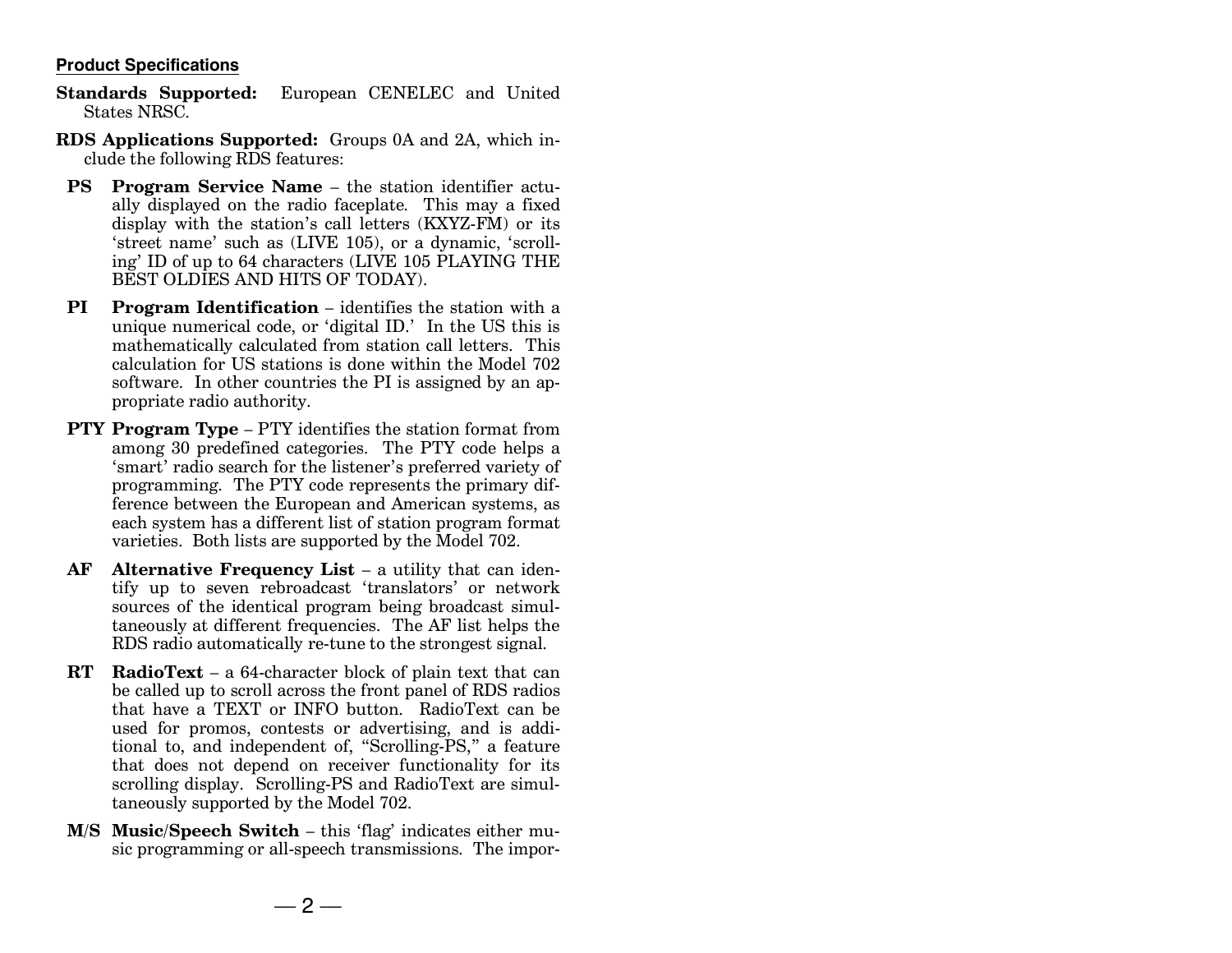tance of this particular feature eludes even the allknowing Inovonics technical staff.

- **DI** Decoder Identification  $-$  a flag that informs the receiver whether the program is in stereo or mono (as if it didn't already know?).
- **TP** Traffic Program this is a flag that tells the RDS radio that your station is one that regularly broadcasts traffic and travel information. It also 'preps' the receiver to respond to your TA flag.
- **TA** Traffic Announcement this is a *temporary* flag that is sent *only* while an important traffic announcement is being broadcast. Full-featured RDS radios continually search for TA flags, and will interrupt the listener's choice of programming (another station or even a CD or cassette) to relay critical traffic info.
- **RDS Applications NOT Supported:** Please appreciate that the very simple and inexpensive nature of the Model 702 renders it of limited utility in revenue-generating RDS applications such as Radio Paging (RP), Location and Navigation (LN), Clock Time and Date (CT), In-House (IH) applications and the Emergency Warning System (EWS). The Inovonics 702 does not support the SPB 490 Universal Encoder Communications Protocol, nor can it be used for on-line "dynamic" data transmissions such as song title/artist, etc. Other Inovonics RDS encoders do provide these features, so please feel at liberty to visit [www.inovon.com](http://www.inovon.com) for additional details on these and our other exciting products.
- **RDS Output:** The subcarrier level is adjustable between zero and 4 volts p-p from a low source impedance. The auxiliary wideband input of the exciter/transmitter should have a high impedance, 'bridging' characteristic.
- **MPX Sample Input:** This unbalanced, bridging input only *samples* the composite/MPX output of the stereo generator to acquire and lock to the 19kHz stereo pilot. *Program audio is not looped-thorough the Model 702 encoder.* An MPX level between 0.5 and 5 volts p-p is required, this level referenced to 100% modulation  $(\pm 75$ <sub>KHz</sub> carrier deviation).

In the event that the stereo generator is incorporated as part of the exciter (i.e.: digital exciter), such that a compos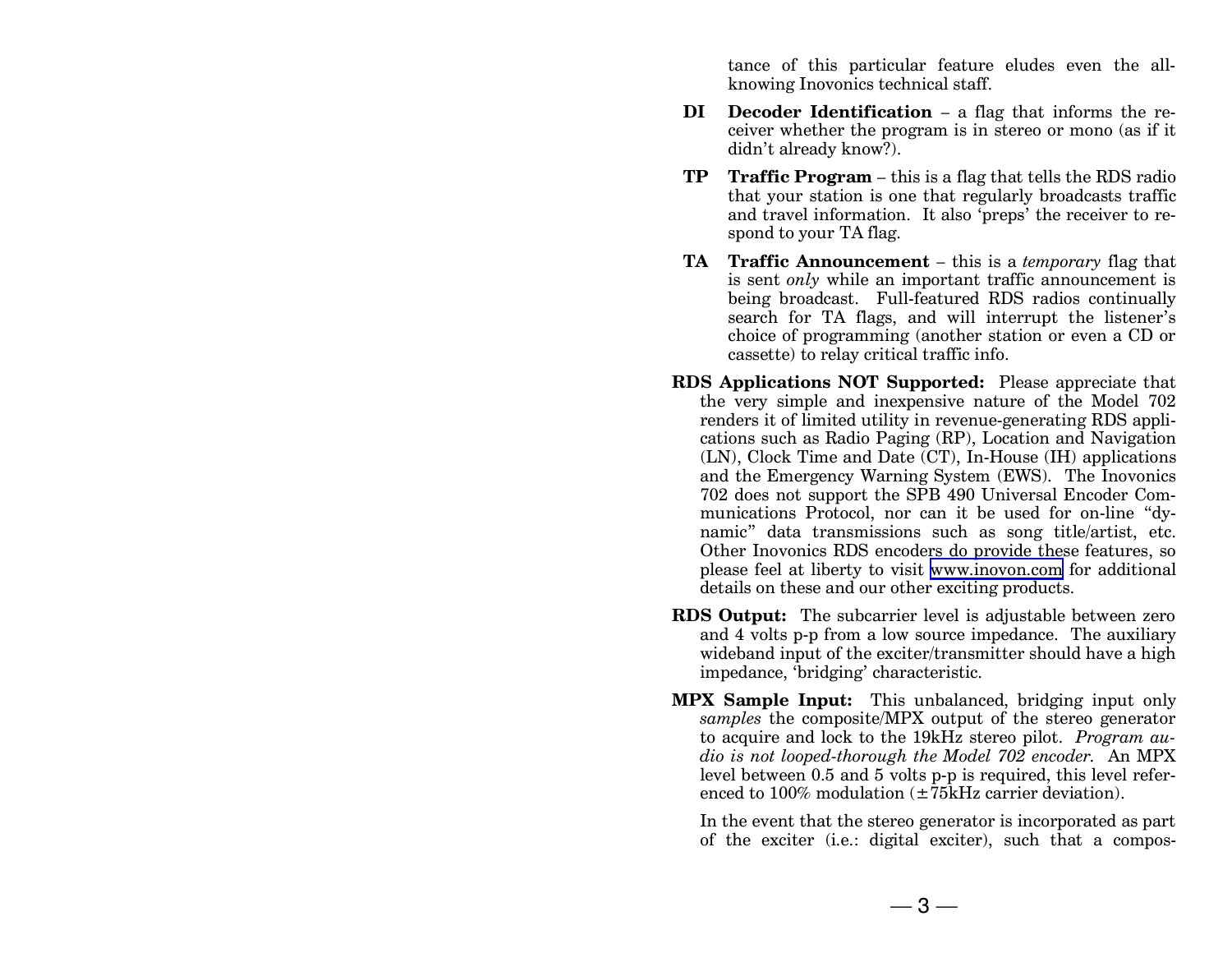ite/MPX feed is not available, a 19kHz TTL-level pilot sync signal may also be applied to this input.

- **Programming Port:** A rear-panel USB B-type connector cables to the A-type USB port of an IBM-compatible PC. A generous interconnect cable is thoughtfully provided.
- **Power Requirement:** 12VAC at 500mA. A 'wall outlet transformer' power supply is provided, with full regard to the destination AC mains voltage.

**Size and Weight:**  $2^{\nu}H \times 6^{\nu}W \times 8^{\nu}D$ ; 4 lbs. shipping weight.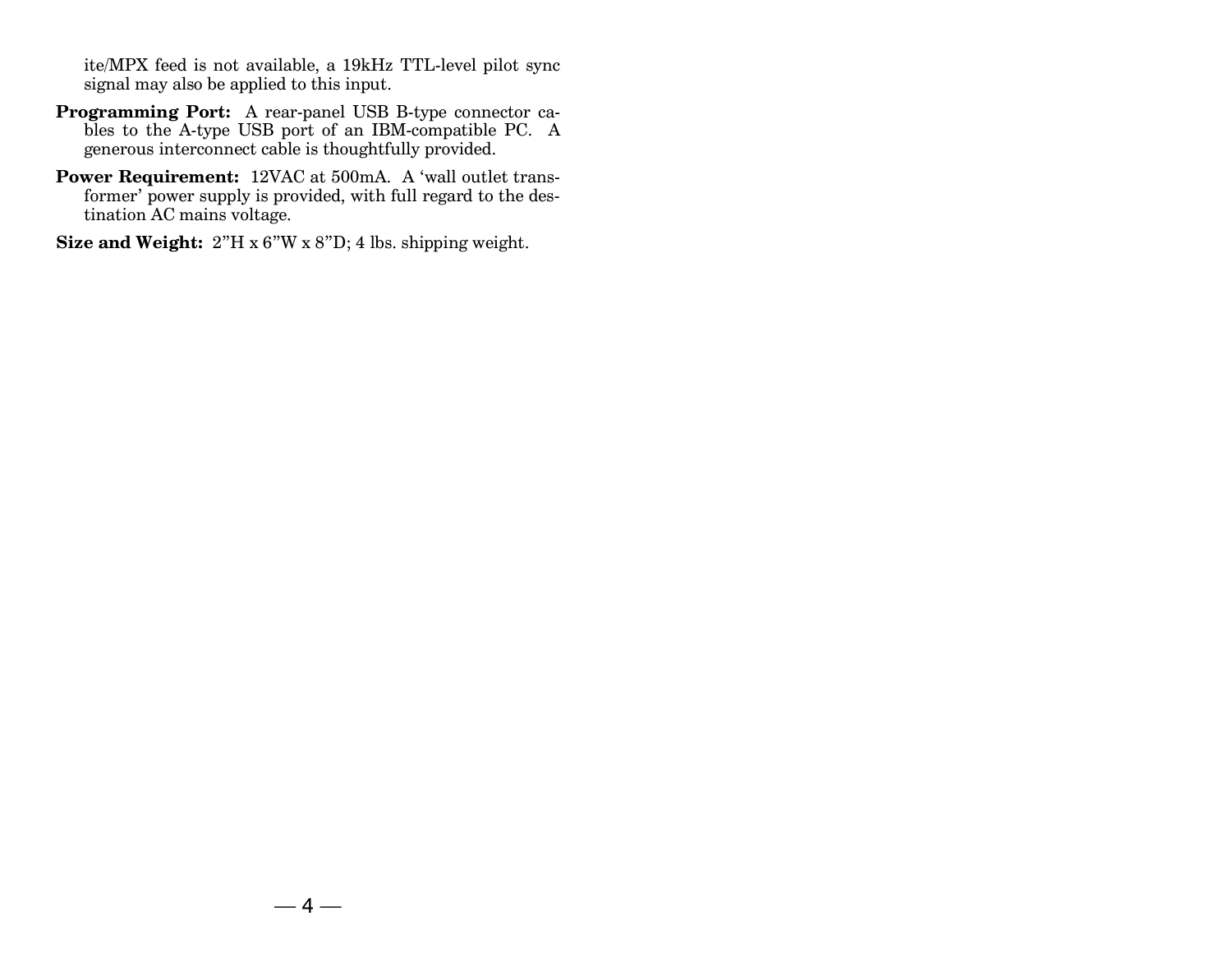### Section II

## THE RADIO DATA SYSTEM

#### **What is RDS?**

RDS is a digital data channel transmitted as a low-level, doublesideband, suppressed-carrier 'subcarrier' at 57kHz. The data transmission rate is a modest 1100 baud, but transmission is quite robust thanks to data redundancy and error correction.

It is not within the scope of this Manual to offer a tutorial on RDS coding and modulation details. For this, see either the CENELEC EN50067 or the corresponding United States NRSC Standard. The balance of this Manual deals specifically with RDS implementation afforded by the Inovonics 702 encoder.

#### **US vs. Europe**

The European Broadcasting Union (EBU) and its member countries developed the concept of transmitting data along with commercial radio broadcasts. The first European RDS specification was published in 1984 and has been revised several times since.

Following its introduction, RDS quickly grew in use throughout Europe. By the late 1990s it was nearly universal; that is, it was hard to find a European FM station that did *not* carry a radio data subcarrier.

The popularity of RDS in Europe reflects a 'network' approach to broadcasting that is still practiced in many countries. A disposition toward large numbers of lower-power transmitters to blanket a designated service area can be found both at the national network and at the 'local radio' levels.

The European concept of a *service area* equates to a US broadcaster's *market*. The semantic difference between these designations further delineates broadcasting practices. RDS benefits the European broadcaster through an almost altruistic endeavor to be of *service* to his listeners. The US broadcaster is *marketing* his programming, and is more concerned in how he can make additional profit from RDS and other subcarriers.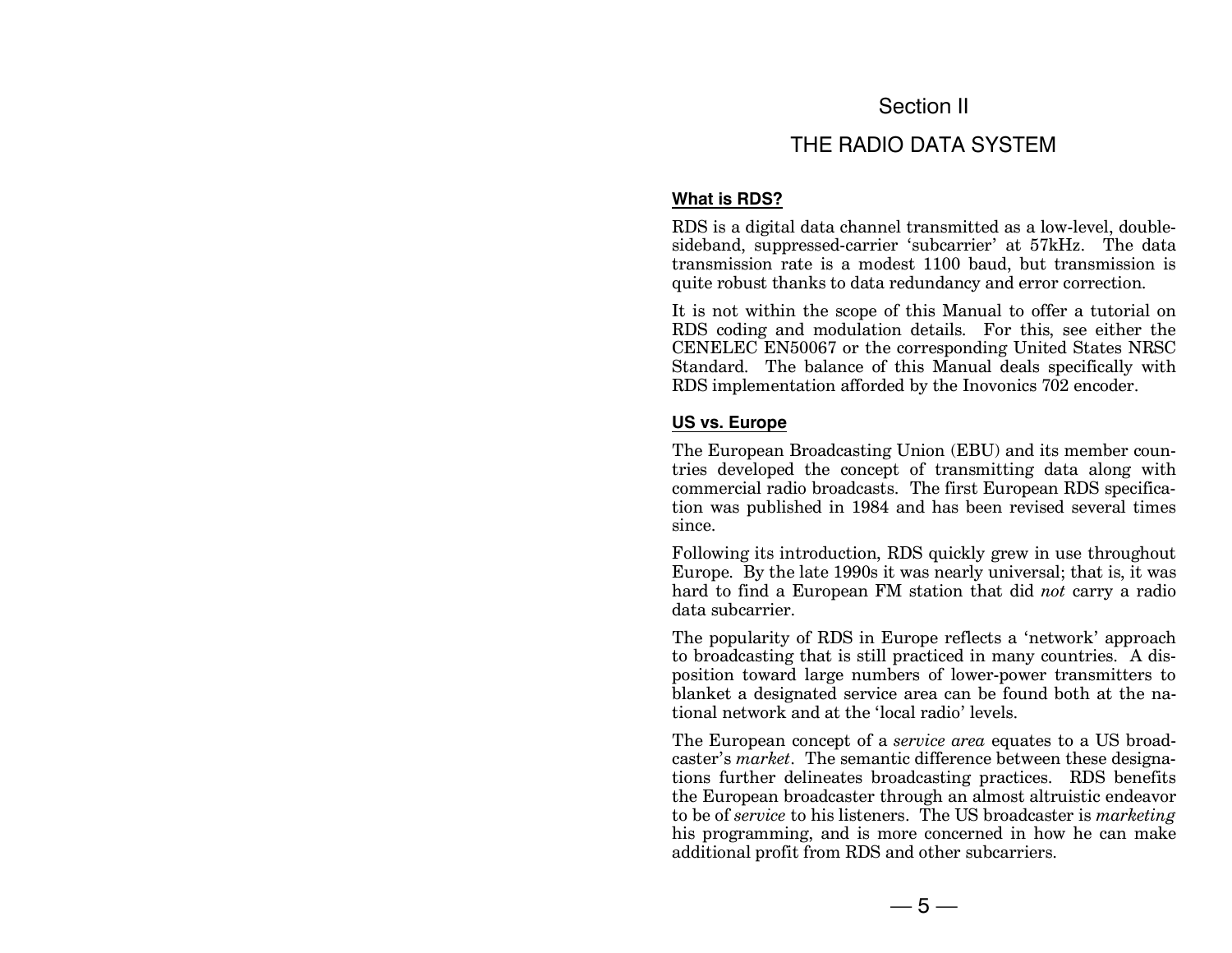#### Section III

### INSTALLATION AND SETUP

#### **Unpacking and Inspection**

Immediately upon receipt of the equipment, inspect for possible shipping damage. If damage is found or suspected, notify the carrier at once, and then contact Inovonics.

We recommend that you set aside the original shipping carton and packing materials for possible reuse. In the event of return for Warranty repair, shipping damage sustained as a result of improper packing for return may *invalidate the Warranty!*

**IT IS VERY IMPORTANT** that you complete and return the Warranty Registration Card included with this Manual. Not only does this assure coverage of the equipment under terms of the Warranty, and provide some means of trace in the case of lost or stolen gear, but also the user will automatically receive specific SERVICE OR MODIFICATION INSTRUCTIONS should these been forthcoming from Inovonics.

#### **Mounting**

The Model 702 RDS encoder is packaged in a plastic box with rubber feet. No provision has been made for rack-mounting the 702. The unit may simply be set on top of a convenient rackmounted chassis, so long as at least 2U of panel space *above* the rack-mounted 'host' is left open to access the encoder. As the programming port is on the rear panel of the Model 702, interconnect cabling should have sufficient length to permit turning the encoder around to access the rear-panel USB PORT connector from the front of the rack for encoder programming.

#### **AC Mains Power**

The Model 702 is supplied with a 'wall-outlet transformer' type of power supply suited to the destination mains voltage. The actual power delivered to the encoder is 12 volts AC at about 500mA. Though the input power to the encoder is well defined, we recommend that you use the supplied "WallWart"."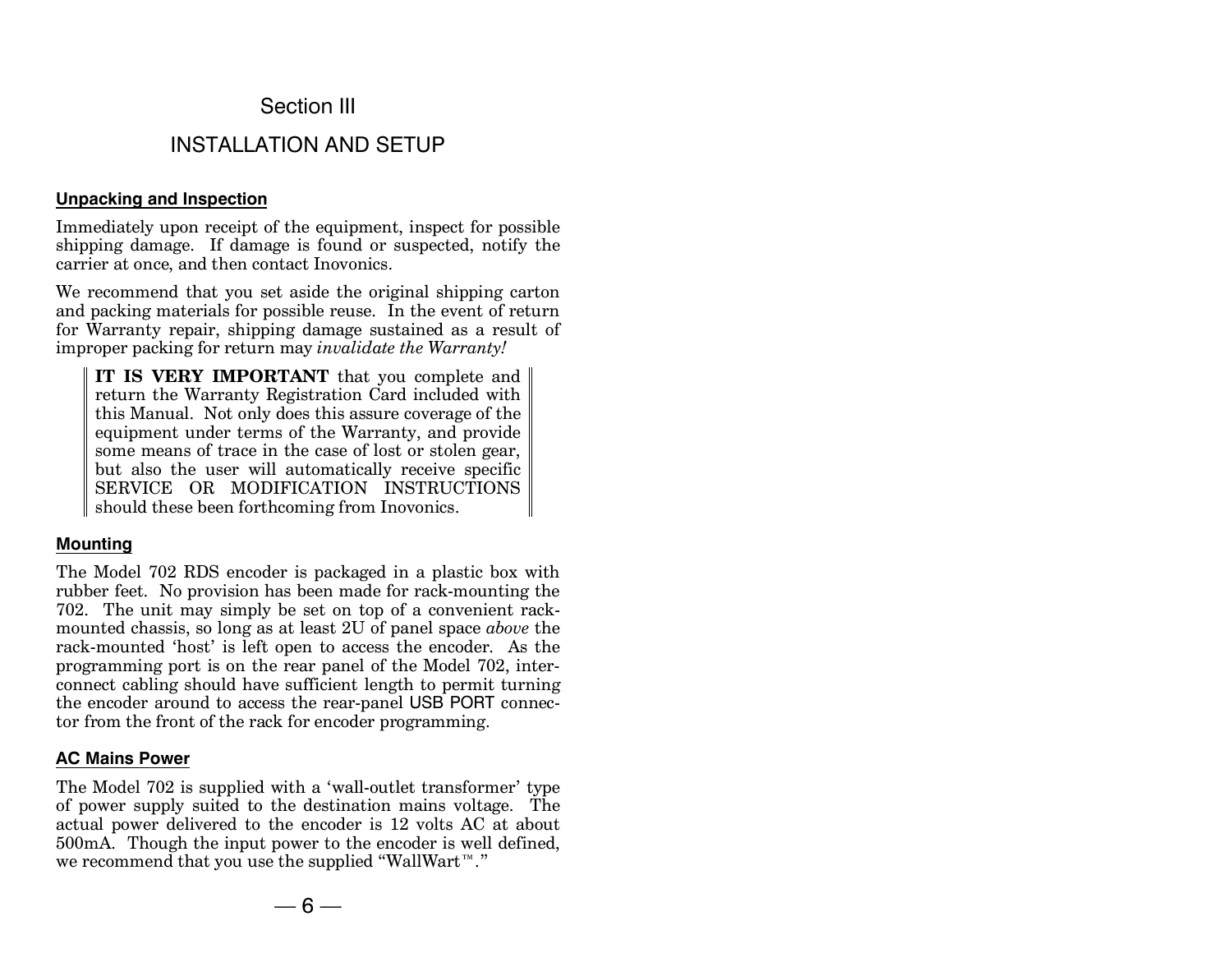#### **Radio Frequency Interference (RFI)**

Although we have anticipated 702 installation in the immediate proximity of broadcast transmitters, please do practice some care in locating the unit away from *abnormally* high RF fields.

Because the RDS OUT and MPX IN connectors are unbalanced, there is a chance that an RF ground loop could be formed during programming, when the 702 is temporarily connected to the computer.

#### **Front Panel Indicators**

- POWER This LED lights whenever AC voltage is present.
- PILOT This indicator shows that the 57kHz RDS subcar-
- LOCK rier has phase-locked to the 19kHz stereo pilot tone. When pilot is absent, data output from the 702 encoder is inhibited and the output is muted. *The 702 must have stereo pilot present at the* MPX IN *connector to function*.
- PRO-GRAM This LED flashes briefly as new RDS data is uploaded from the computer to the encoder's nonvolatile memory. During the few seconds of this data transfer process the encoder output is muted.
- RDS DATA This indicator flashes as RDS data is actually transmitted. The flash rate has intentionally been made much slower than the actual data baud rate so that the indication can easily be seen.

#### **Rear Panel Appointments**

- RDS **OUT** Cable this BNC connector directly to a spare wideband input of the exciter. RDS OUT contains *only* the RDS subcarrier. Program audio is not looped
- through the Model 702.
- RDS LEVEL This 15-turn adjustment sets the RDS subcarrier output level, which is adjustable between zero and 4 volts p-p. Refer to the setup procedure on Page 9.
- MPX IN The MPX IN BNC connector *must* receive a feed of the composite/MPX signal from the stereo generator. The encoder *will not generate the RDS subcarrier* without a composite/MPX sample or 19kHz sync applied to this connector.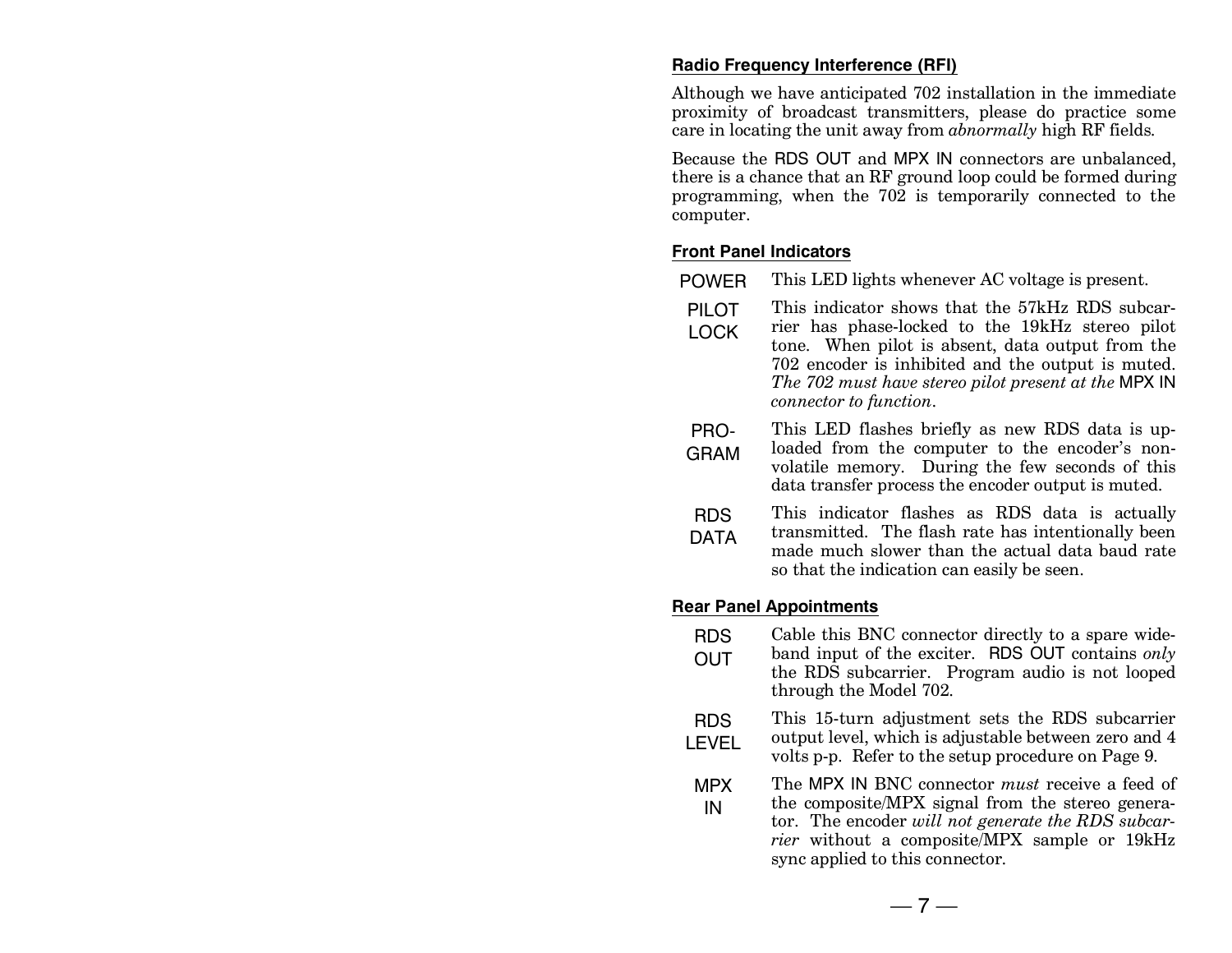- USB PORT This is a B-type USB connector. A proper interconnect cable is supplied to mate with the A-type USB port on the computer used to program the 702.
- 12 V A.C. The wall-outlet power transformer included with the Model 702 encoder has a cord with a mating plug for this connector. Make sure that the  $A\overline{C}$ mains side of the adapter matches the nominal AC mains voltage. Be particularly suspicious if the transformer's AC mains plug is *not* the same style as the wall outlet. Do not use a 'travel adapter' to plug the power supply into an unfamiliar mains outlet.

#### **Connecting the Encoder**

The Model 702 operates in a fail-safe, direct-feed 'sidechain' mode, rather than by looping program audio through the encoder circuitry. This drawing shows the typical connection.

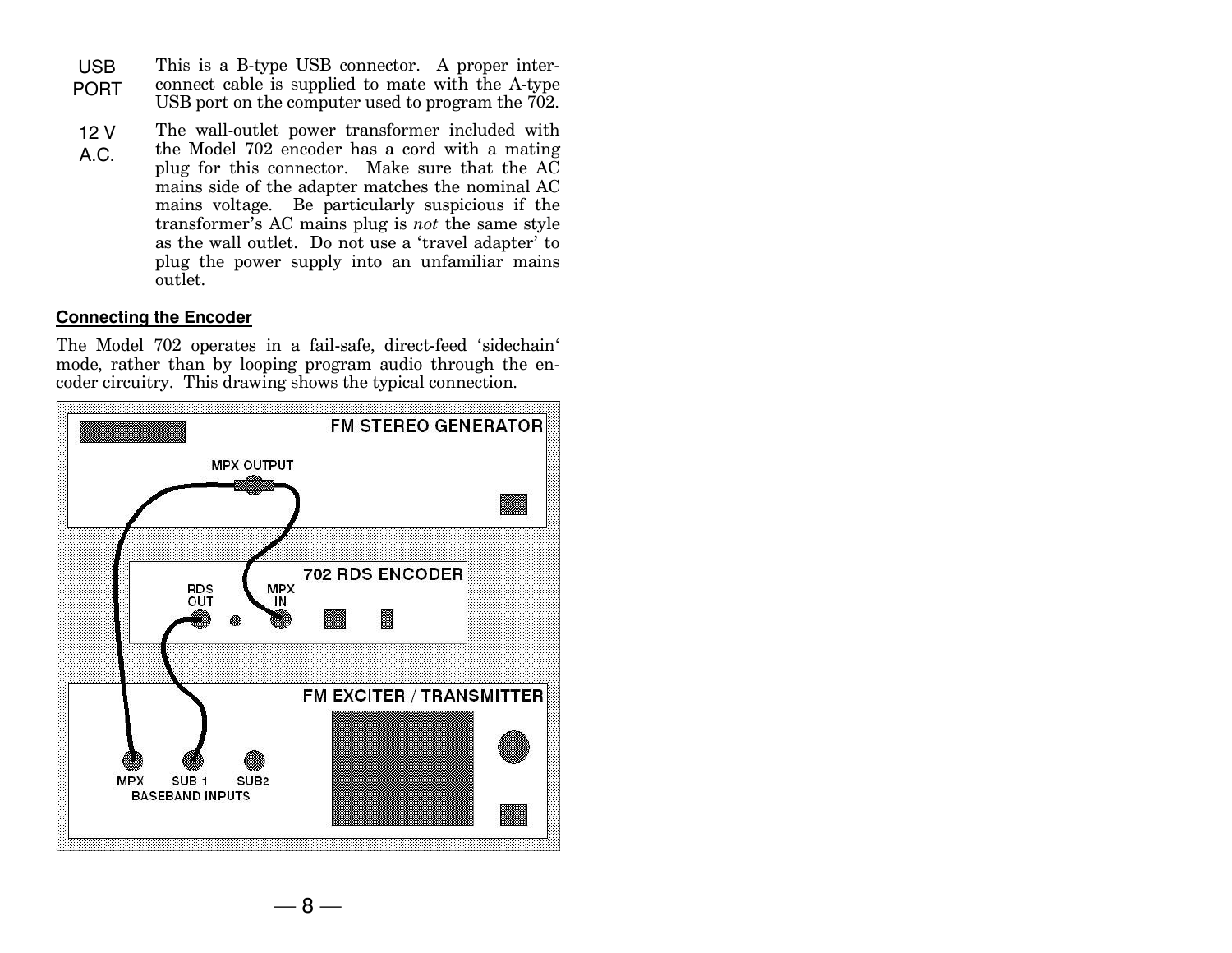MPX IN of the 702 *must* bridge the composite signal output from the stereo generator to phase-lock RDS to the 19kHz stereo pilot. A bridging connection is most easily made with a BNC  $T$ . connector as shown in the drawing. The high input impedance of the 702 will not load or otherwise compromise the stereo baseband feed to the exciter, even if power to the encoder becomes disconnected.

Connect RDS OUT of the 702 to any auxiliary subcarrier (wideband) input of the FM exciter. Assuming a short cable run, the low output impedance of the 702 encoder can directly feed a 'bridging' exciter input without regard to impedance matching.

#### **Stereo Pilot Requirement**

The 702 encoder does *not* have an internal clock for free-run operation – it *must* sample the composite baseband signal and lock to the 19kHz stereo pilot. **The encoder will not generate the RDS subcarrier without a stereo MPX sample!** (See *MPX Sample Input* Specification on Page 3.)

#### **Setting the RDS Injection Level**

Many FM modulation monitors are not capable of making an independent measurement of RDS subcarrier injection level. For this the monitor requires a special subcarrier measurement filter centered at 57kHz. The Inovonics Model 531 is representative of mod-monitors that *do* possess this capability.

In addition to the fabulous Model 531 mod-monitor, Inovonics also offers two other fine products that can prove helpful in monitoring RDS and making injection measurements: the *Model 510 RDS Decoder/Reader* and the *Model 540 Subcarrier Monitor/Demod.* Either product may be used in conjunction with practically any FM mod-monitor in common use. See particulars at: [www.inovon.com.](http://www.inovon.com.)

Taking certain limitations into account, however, nearly any conventional mod-monitor may be used to set RDS injection with reasonable accuracy, although this requires a temporary interruption of the audio program... perhaps best done during a maintenance period. Here is the procedure:

1. With the Model 702 encoder *disconnected* from the exciter, check that the mod-monitor shows total carrier modulation at the accepted 100% figure for program peaks.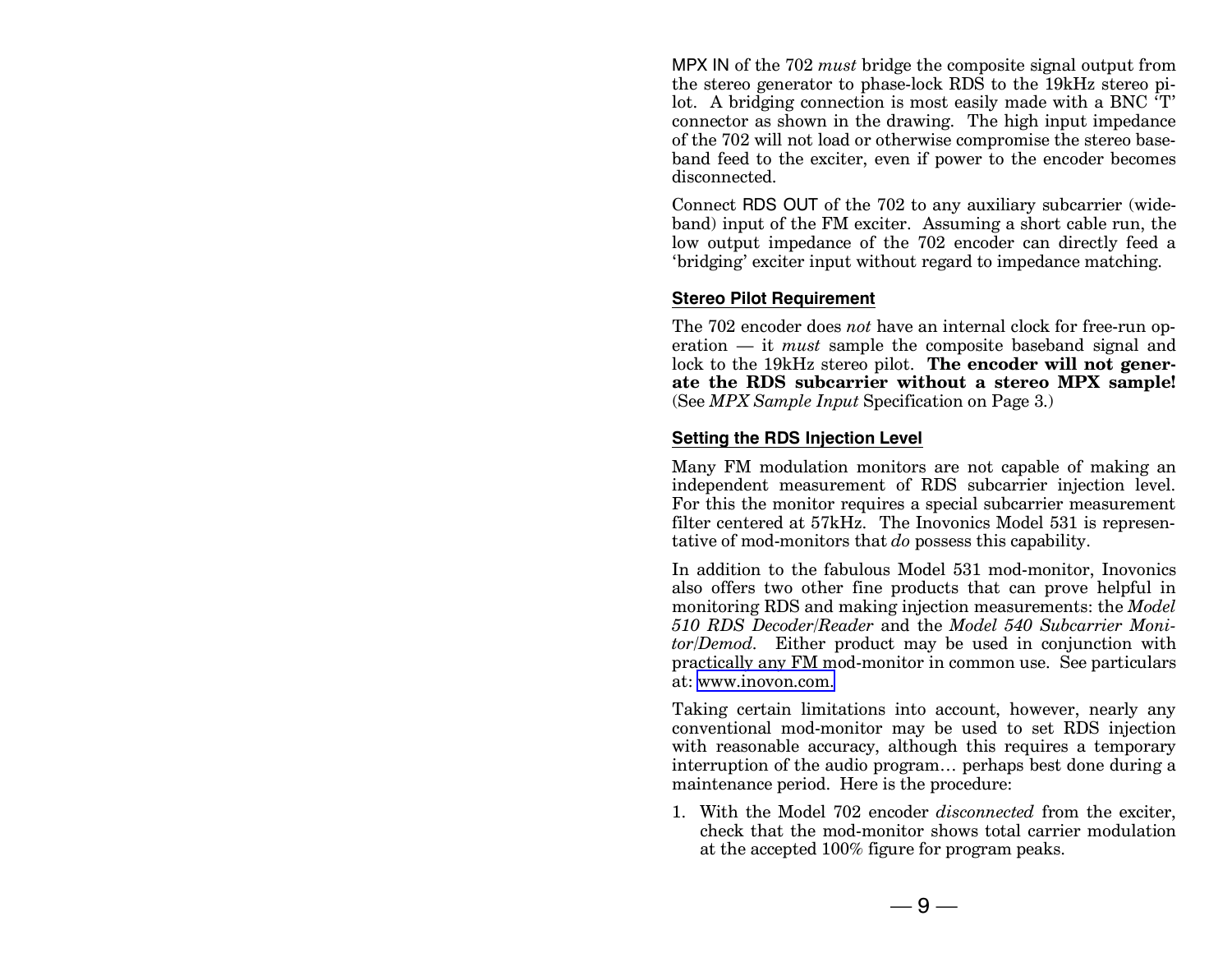- 2. *Disconnect* the stereo generator and any SCA or other subcarrier generator from the exciter. Do make sure, however, that the stereo-gen continues to feed a composite/MPX signal to the Model 702 MPX IN connector.
- 3. Turn the RDS LEVEL control on the rear panel of the Model 702 fully counterclockwise (this is a 15-turn control), and then connect the RDS OUT of the Model 702 to a spare wideband subcarrier input of the exciter. As the mod-monitor is downranged to its most sensitive scale, only system noise should be indicated, and at a negligible level if at all.
- 4. Slowly advance the RDS LEVEL control clockwise. The modmonitor will begin to register the RDS subcarrier. Set this to the desired injection level, typically 3.5% of total *peak* modulation (*see the following note*).

*NOTE:* Many mod-monitors change from a *peak* to an *averaging* response on the more sensitive scales in order to present a more meaningful measurement of system noise. Check the manufacturer's documentation to verify the measurement response of your mod-monitor on lower ranges. If response indeed proves to be averaging, the indicated RDS injection will actually be about 4dB lower than the peak value. Consequently, set injection for an indicated 2.2% (with *averaging* response); this will equate to the desired *peak* deviation of 3.5%.

5. Reconnect the stereo-gen and any SCA or other subcarrier sources to the exciter. You may now note a very slight increase in total modulation on program peaks. To maintain RDS and any other subcarriers at their proper injection relationship, the output of the stereo generator (i.e.: the audio program level) may have to be turned down slightly so that total modulation is once again at the desired modulation limit.

*NOTE:* The 702 encoder will have been programmed with default RDS data at the factory to confirm operation prior to its shipment. Be sure to enter you own RDS data before placing the 702 into actual service. The next section, *Section IV*, guides you through this procedure.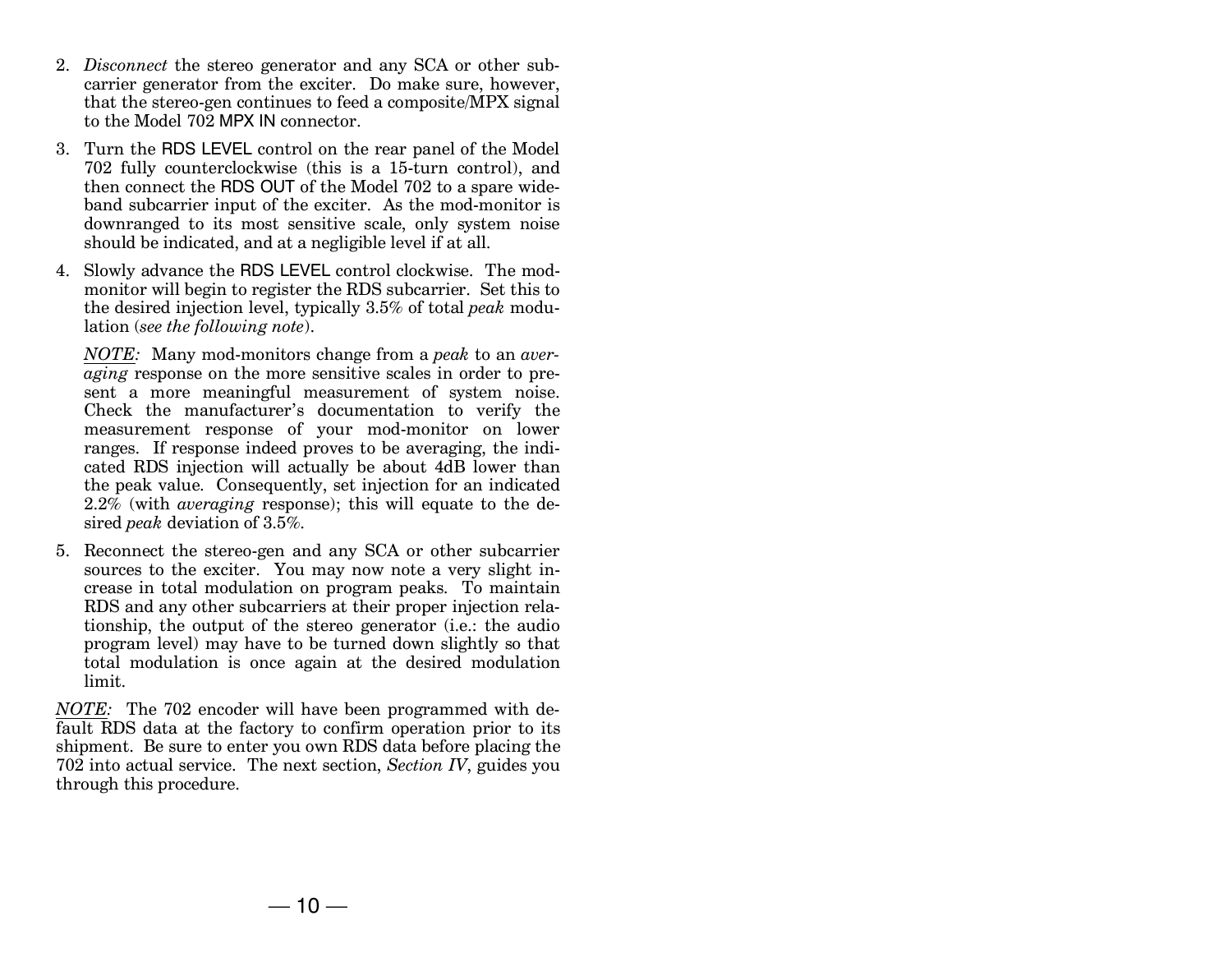### Section IV

## PROGRAMMING THE ENCODER

#### **Computer Requirements**

Software provided with the Model 702 RDS encoder runs under any version of Microsoft Windows® on IBM-compatible PCs. The computer and encoder communicate via the *Universal Serial Bus* (USB), which is a standard feature on newer machines.

**IT IS VERY IMPORTANT** to install the software from the CD *before* connecting the Model 702 to the computer. Be sure to observe this sequence to ensure proper operation.

#### **Installing the Software**

- 1. If upgrading from an earlier installation of the Model 702 encoder, first use the Add or Remove Programs utility under the Windows® Control Panel to fully remove any previous version of Model 702 software.
- 2. Insert the software CD in the computer. The program incorporates an autostart utility. If the installation routine does *not* automatically begin, click on: Start, then select: Run and manually type into the box: D:setup.exe. You should now have an opening screen like the one shown here.



3. Click: Next> to begin the software installation. You will be presented with several options, and unless you have a reason for doing otherwise, simply continue clicking: Next>, and, finally Install>. This will put the Model 702 program in your Program Files directory and will prompt you to create a desktop icon.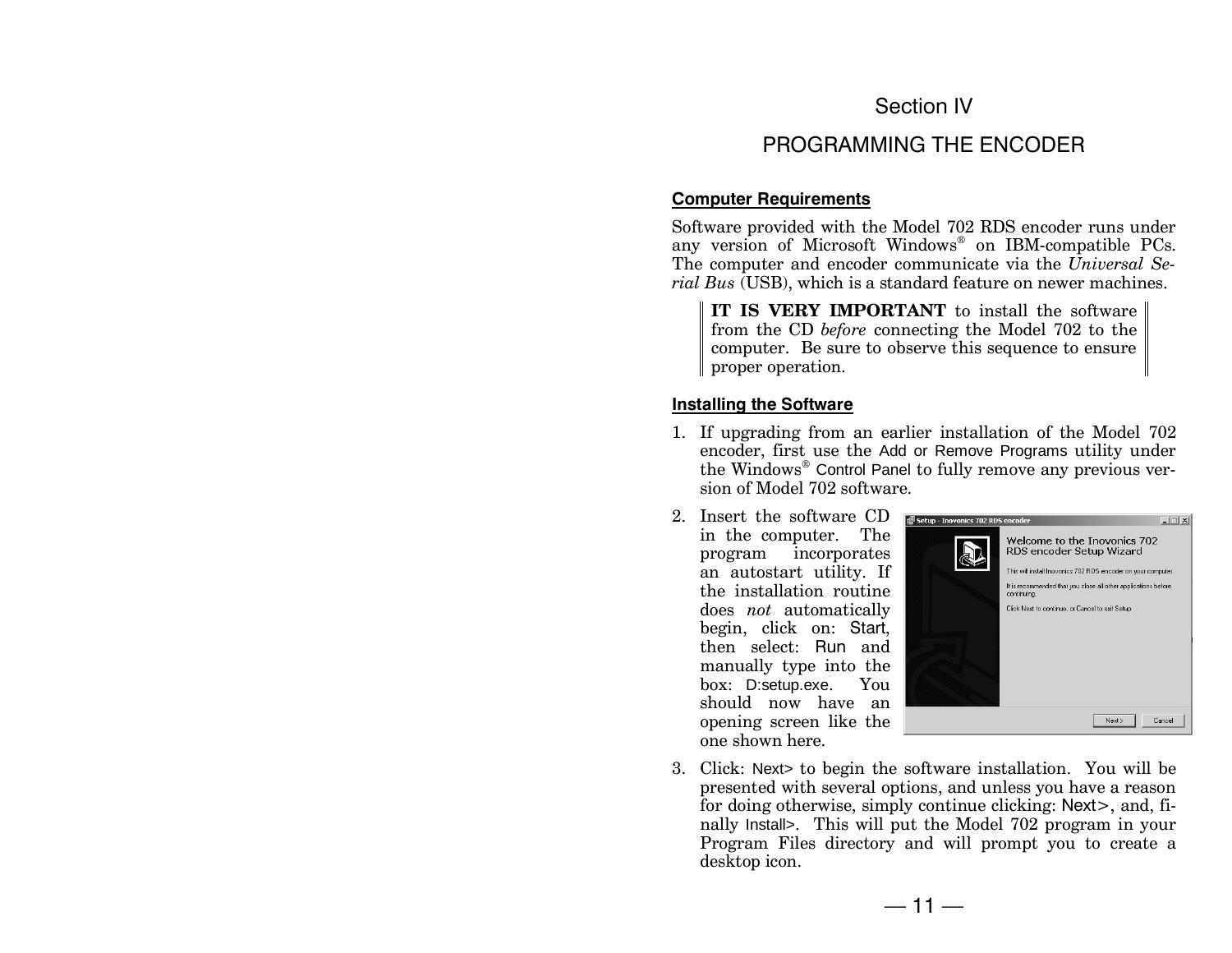Once the software is resident on your hard drive, a final window will advise that the installation is complete. Decline (check NO) when asked whether to launch the program, then click: Finish to complete the installation. *NOTE:* Leave the CD in the computer as it will be used to download a driver during the second phase of the installation.

- 4. Apply AC power to the Model 702 encoder and check that the front-panel POWER indicator is lighted.
- 5. Using the USB interconnect cable supplied, connect the Model 702 encoder to the computer. A Found New Hardware notice will pop up in the taskbar area, and if the installation CD has been left in the drive, a Welcome to the Found New Hardware Wizard screen should pop up.
- 6. Check the No, not this time bubble, and then: Next> to load the Model 702 encoder driver from the CD onto the computer. This driver is a separate file from the software, which was installed in steps 1 and 2, and is necessary to configure the USB interface properly. A second Wizard screen will announce when this has completed. Click: Finish to close the window and then remove the installation CD.

#### **Starting the Programming Software**



Normal software installation places this icon on the computer Desktop. Double-click it to launch the encoder programming software.

The 702 data-entry screen is shown below. In the lower right corner, the text: 702 present denotes that the encoder is currently cabled to the computer. It is not necessary, however, to have the encoder connected for entering RDS data.

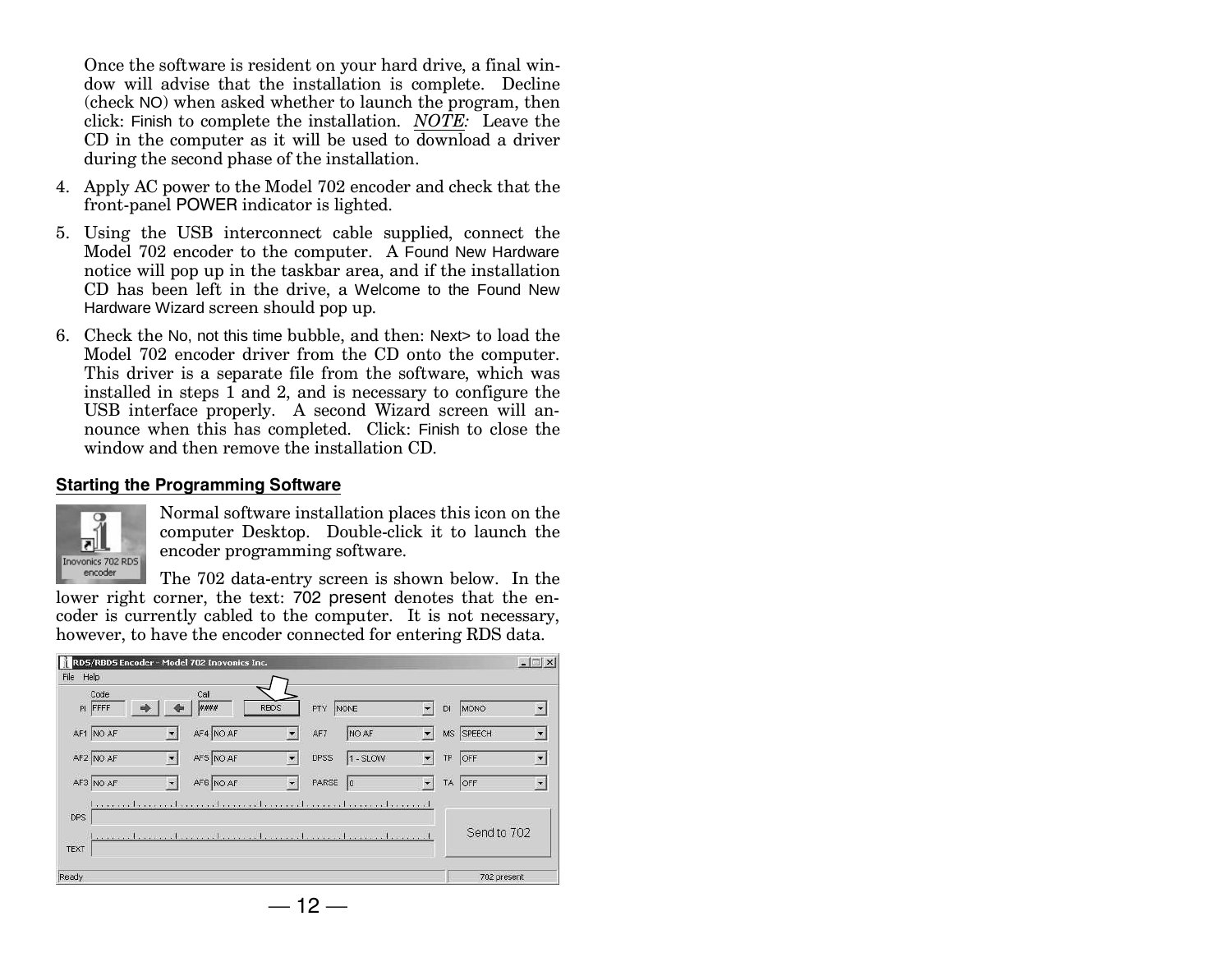Select the proper encoder operating mode (arrow in photo) before entering data. For North America (US, Canada and Mexico) the button should be toggled to RBDS. For the rest of the world, it should be set to indicate: RDS. This is important, both for setting the PI code and to display the proper PTY list.

Specific entries for dayparting or other programming situations can be entered and saved as files to be uploaded to the 702 at a later time. File management is discussed on Page 17.

#### **Entering Data**

The data entry screen is largely self-explanatory. The illustration below depicts a Model 702 data entry screen filled-in for a typical US 'Adult-Contemporary' rock station, ready to be uploaded to the encoder. The various RDS features and functions will each be discussed separately.

|           | RDS/RBDS Encoder - Model 702 Inovonics Inc.                |                                                               |                           |    |             | $  $ $\Box$   $\times$ |
|-----------|------------------------------------------------------------|---------------------------------------------------------------|---------------------------|----|-------------|------------------------|
| File Help |                                                            |                                                               |                           |    |             |                        |
|           | Code<br>PI 3D44                                            | Call<br>KRDS<br><b>RBDS</b>                                   | ADULT HITS<br>PTY         | DI | STEREO      | ▼                      |
|           | AF1 95.30 MHz                                              | AF4 NO AF                                                     | NO AF<br>AF7              |    | MS MUSIC    |                        |
|           | AF2 104.70 MHz                                             | AF5 NO AF                                                     | <b>DPSS</b><br>$\sqrt{5}$ | TP | ON          | $\blacktriangledown$   |
|           | AF3 NO AF                                                  | AF6 NO AF                                                     | <b>PARSE</b><br> 0        |    | TA OFF      |                        |
|           |                                                            | DPS KRDS-FM 95.3 AND 104.7 TODAYS HITS AND BEST OF THE OLDIES |                           |    |             |                        |
|           | TEXT KRDS-FM - REQUEST LINE: (704) 555-9530 - WWW.KRDS.COM |                                                               |                           |    | Send to 702 |                        |
| Ready     |                                                            |                                                               |                           |    | 702 present |                        |

- PI To use the PI calculator for US callsigns (only!), simply enter station call letters into the Call box and click the left-facing arrow. The hexadecimal PI code will automatically be calculated and entered in the Code box. An appropriate broadcasting authority assigns PI codes in all other countries, which may then be manually typed into the Code box. Consult the published RDS Specification or log onto the primary RDS information Website: [www.rds.org.uk](http://www.rds.org.uk) for help.
- PTY Program Type identifies the station format. There are two format lists, one for the European RDS system and one for the American RBDS specification. With the proper mode selected (RDS / RBDS button), a drop-down menu allows you to choose from the appropriate list.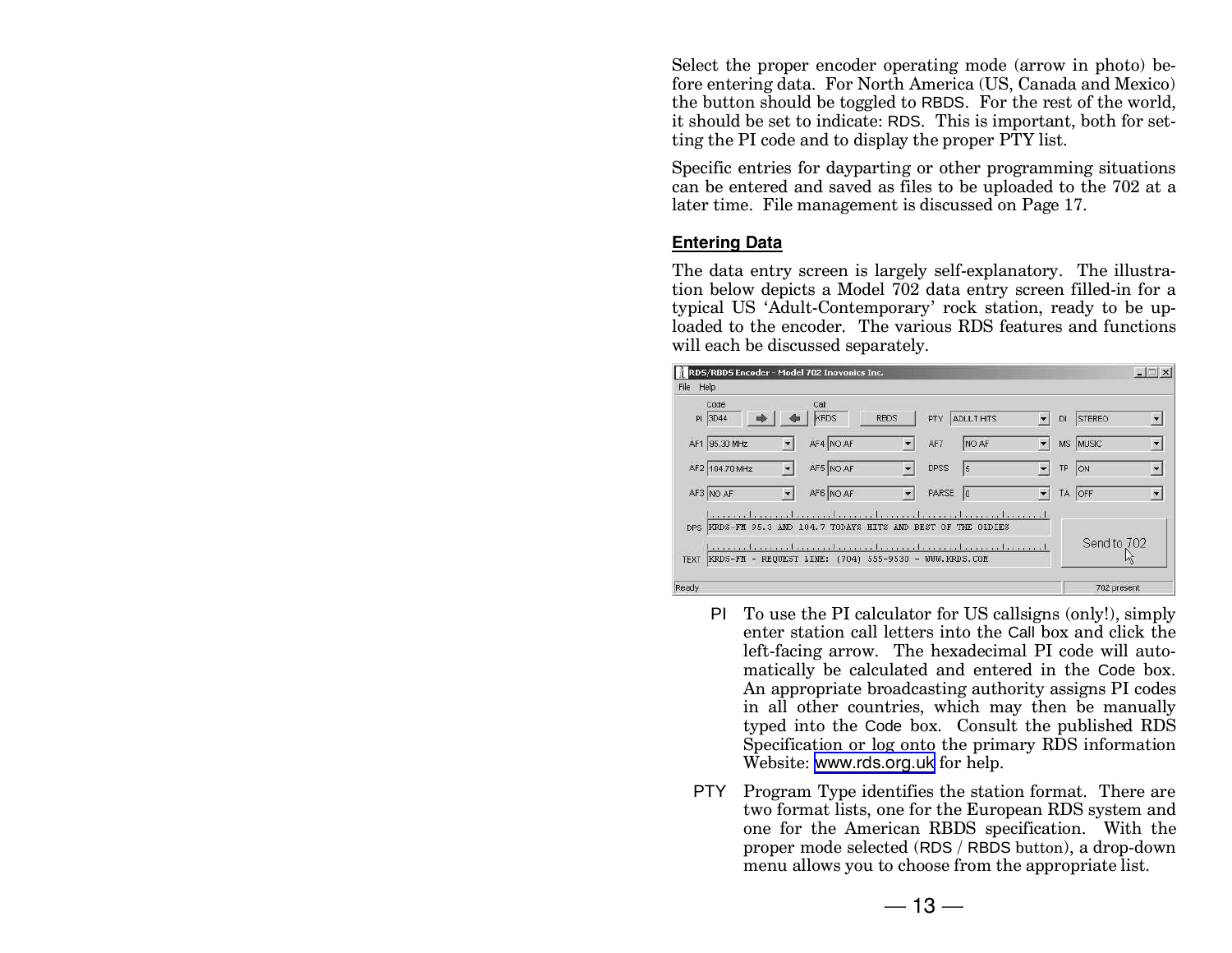- DI This is generally set for STEREO in the civilized world; a moot point here, in fact, as the Model 702 requires a 19kHz stereo pilot to operate. The only time DI would be set to MONO is for stations running all-monaural programming, and with an independent 19kHz pilot source applied to the rear-panel MPX IN connector.
- AF1-7 Rebroadcast 'translators,' and stations that are part of a network, may air identical programming at more than one frequency. Only when the program is heard at the same time (synchronously) at these different dial positions is the associated frequency considered a true Alternative Frequency.

To add frequencies, click the arrow to the right of the AF box and select the frequency from the drop-down menu. *NOTE:* As AFs are entered, be sure to add the station's primary transmission frequency to the list. This is essential for 'smart' receivers to utilize this feature properly.

- MS The Music/Speech switch is a 'flag' that defines the station's primary programming. An all-talk, all-news or all-sports station might set this to SPEECH, although MUSIC will be the default setting for the majority of FM broadcasters.
- TP The Traffic Program flag tells the receiver that this station is one that regularly broadcasts traffic and travel announcements. This flag is tied in with the TA flag, as only TP stations will be able to activate the TA function. Set TP to ON *only* if you carry traffic information throughout your broadcast day and expect to 'flash' specific travel warnings in critical situations.
- TA When the TA flag is raised, full-featured RDS radios (with two front-ends) will interrupt listener's selected programming to supply critical road information. This program interruption extends to other stations that the radio might be tuned to, and as CD or cassette playback as well.

The TA flag is to be sent only during *important* trafficrelated announcements, and the function activated *only* while an *essential* announcement is being broadcast. Using the TA flag requires a computer connected to the Model 702 during transmission, so that the TA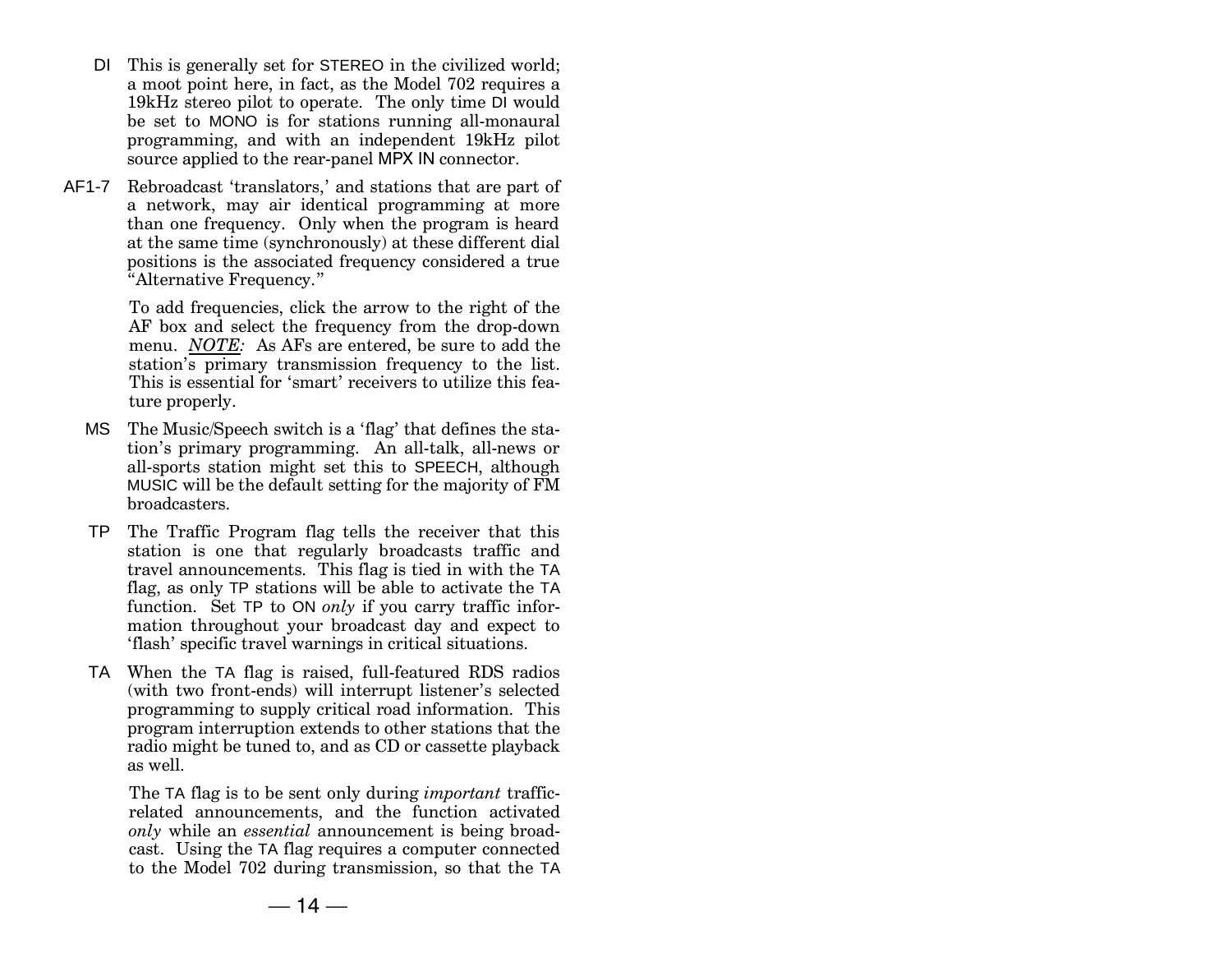flag can be turned ON at the start of a vital announcement, and reset to OFF immediately after the announcement is completed.

- DPSS The sequencing speed of dynamic PS messaging is set here. Setting the speed at 1 will result in the slowest message block refresh rate, 9 will refresh at the fastest speed. Some radios will skip blocks or display gibberish at high speed settings. The display should be stable on any radio at a speed setting of 7 or lower, but check the display on a couple of representative receivers to make sure. When a simple, 8-character static message is transmitted, set DPSS to 1.
- PARSE 'Parsing,' in the case of the Model 702, defines how a dynamic message is broken into 8-character groups for display on the RDS radio faceplate. Effective with Revision 2 software, the Model 702 automatically parses Dynamic PS (DPS) messaging. It is no longer necessary to manually parse long messages using the tic marks in the DPS entry field. Furthermore, the parsing function also enables the Inovonics "Safe Scrolling" mode for the Model 702.

The PARSE button drops a menu of numbers. 0 (zero) is the most common deployment of 'block' transmission, with short words combined and centered in the RDS radio display. 9 is essentially the same thing, only with left justification of the character groups. In both cases, words longer than 8 characters are 'sidestepped' across the 8-character readout for best continuity.

The intermediate numbers, 1 through 8, enable "Safe" Scrolling," where the message is marched across the display one or more characters at a time. This is similar to soldiers passing a reviewing stand. Although a message will take considerably longer to send by this method, the driver of a car will not have to look at the display nearly as often to read the message completely.

A setting on 1 is the normal selection for Safe Scrolling, marching the characters one at a time for easy reading. 2 through 7 march a like number of characters per display update, which has limited utility and would prove useful only in certain situations.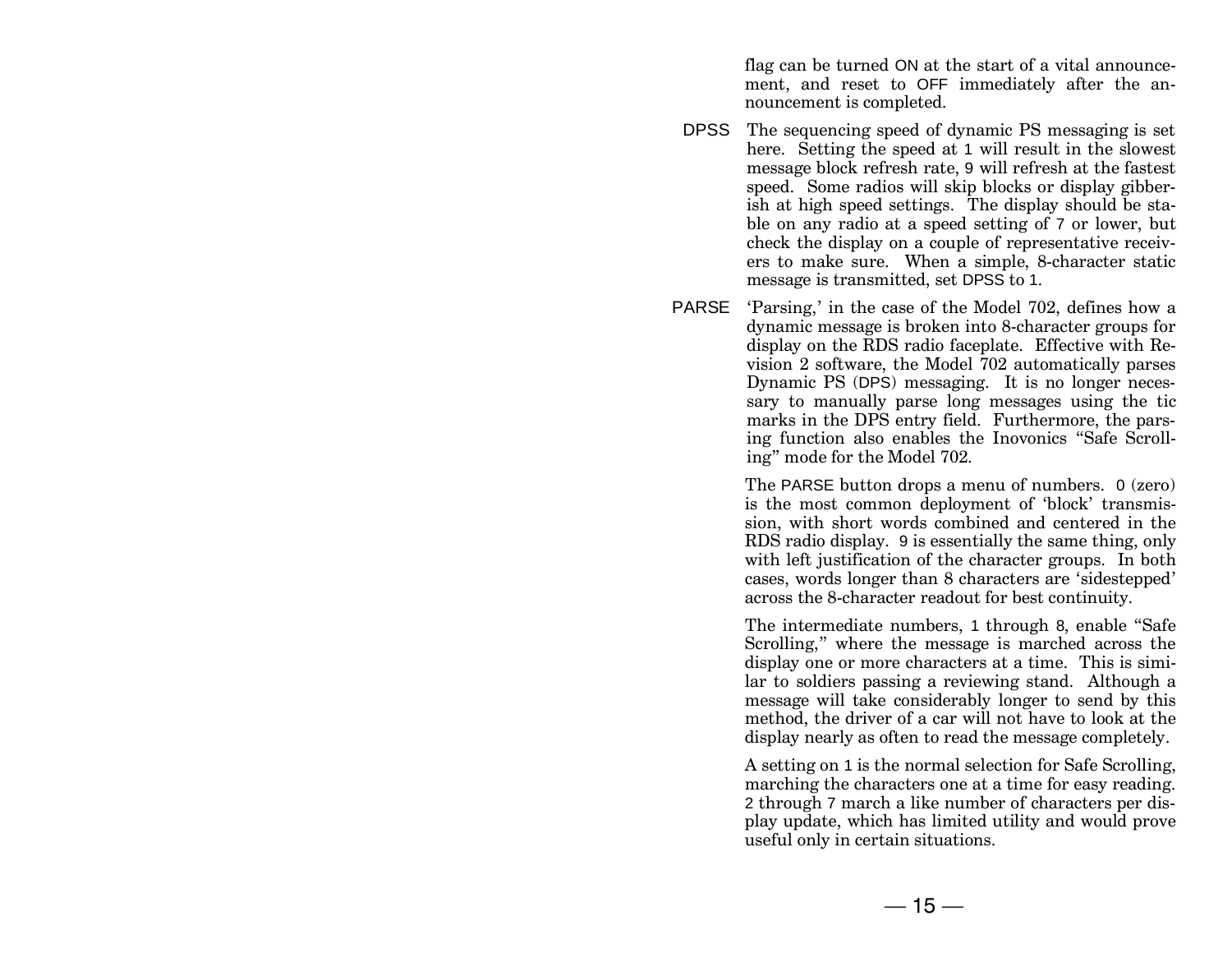With PARSE set to 8, the entire 8-character screen is updated with each PS field transmission. This would be the setting for manually parsing a PS message, using the tic marks in the DPS entry field to break the message for meaningful reading.

DPS The *intended* display on every RDS radio faceplate is an 8-character Program Service Name, or PS. Originally restricted to fixed call letters, the frequency or the "street name" of the station, the PS field has been adapted to 'dynamic,' or scrolling messages. The Model 702 gives the broadcaster the option of transmitting a 64-character text ID, station promo message or even advertising.

*TO RECAP (and to simplify):* use a PARSE setting of 0 for the block' method of DPS messaging, and a setting of 1 for Safe Scrolling. This obviates any need for manual formatting.

TEXT RadioText is an entirely separate 64-character message that may be called-up for display on some radios that have a TEXT or INFO button. Many automobile receivers will not display RadioText, hence the popularity of 'Scrolling-PS' for messaging despite strict rules and common-sense cautions.

> RadioText is transmitted as a single, 64-character ASCII text block. Scrolling RadioText messages across the receiver faceplate is a function of display logic in the receiver and does not depend on encoder programming. Thus no attention need be paid to special message formatting, as is the case with Scrolling PS (DPS).

*NOTE:* RDS receivers often display lower case letters and fancy symbols very strangely. Although the DPS and TEXT fields will accept mixed-case characters, we strongly recommend using *capital letters* ('all caps') in both fields.

#### **Sending Data to the Encoder**

Once all information has been entered into the various data fields, click the Send to 702 button to upload the data to the encoder. During this transfer, which takes only a couple of seconds, the encoder PROGRAM indicator LED will blink and the RDS subcarrier output will be muted. In addition, a status bar will display across the bottom of the screen during transfer, and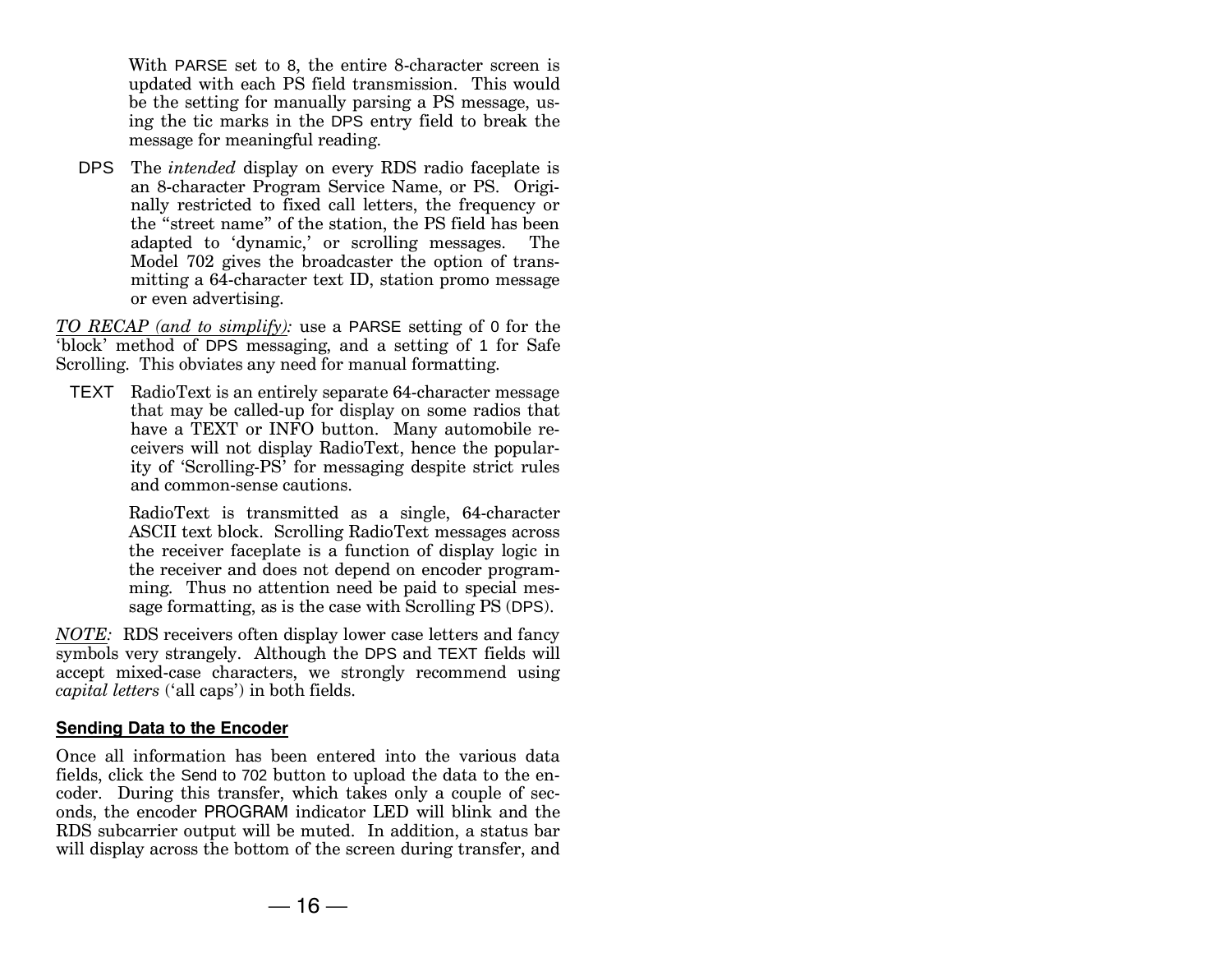a confirmation of successful transfer with the elapsed transfer time will be displayed.

| TEXT KRDS-FM - REQUEST LINE: (704) 555-9530 - WWW.KRDS.COM |             |
|------------------------------------------------------------|-------------|
|                                                            | 702 present |
| Verification PASSED , completed in 1234 msec.              |             |

#### **File Management**

All the RDS programming information that is put into the data entry screen may optionally be saved as a file. This is useful when various programming segments throughout the broadcast day have program-specific RDS settings or messages, or for changing advertising or station promos at random.

Data on the screen may be saved as a file before, after, or instead of sending the information to the encoder. Clicking on: File, and then: Save As will prompt you for a location for the file, which will automatically be assigned a .ino extension. The file may be named in keeping with its content and stored on the computer Desktop or in a dedicated folder of RDS setups.

To import a saved .ino file onto the screen, click on: File and then: Open. Browse to the Desktop or to a folder where the .ino file has been saved, and then double-click the file. This brings the RDS programming information onto the screen where it then can be sent to the encoder with the Send to 702 button.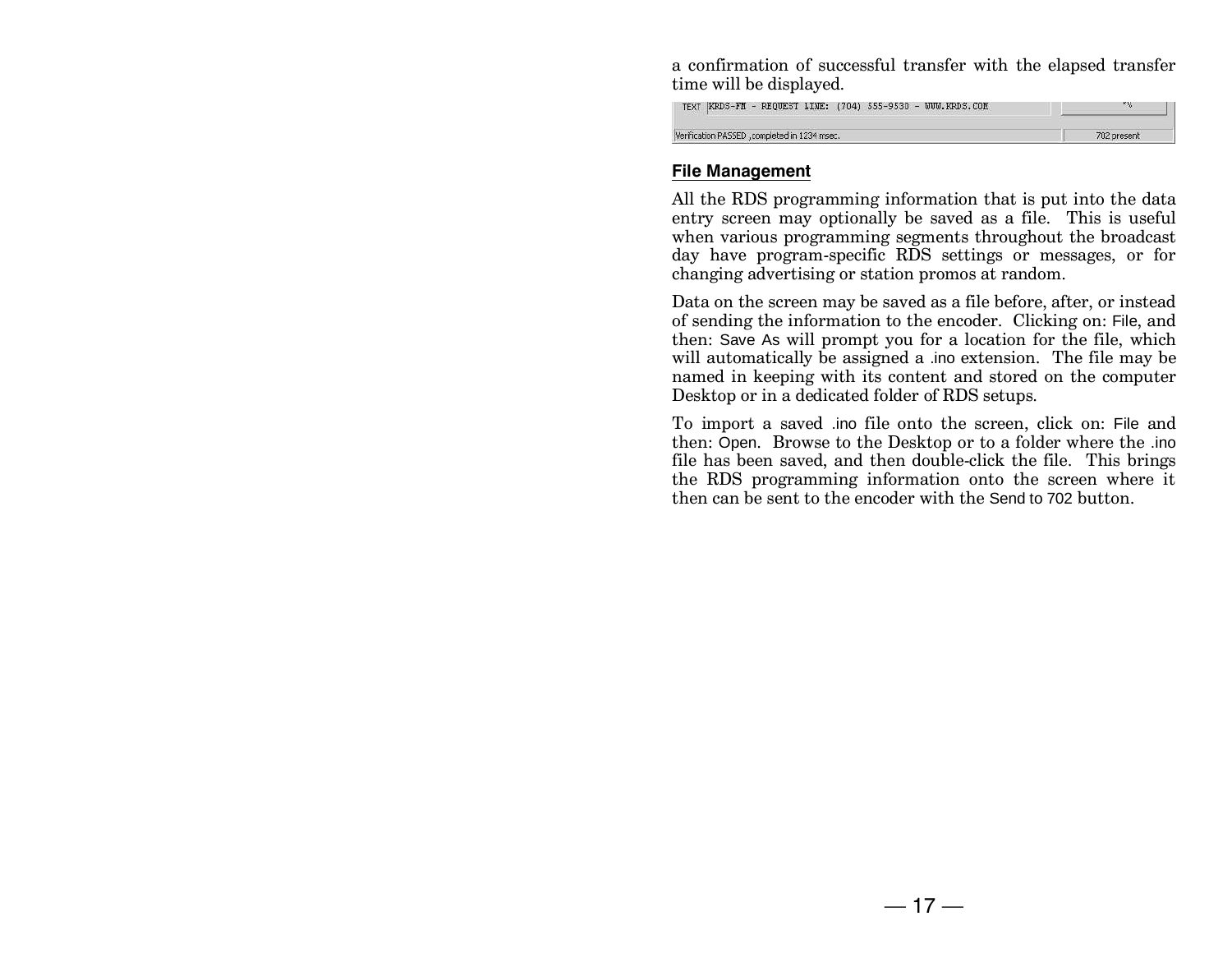#### Section V

#### TECHNICAL MATTERS

The Model 702 encoder is simple and small. It utilizes surfacemounted (SMD) components, some of which are 'applicationspecific.' Moreover, certain chips require 'firmware' programming. To a large extent this precludes servicing the unit in the field. For these reasons, and also because of the small format of this Manual, we have elected to dispense with the schematic diagram, servicing instructions and a parts listing.

Because it is so small and light (and because it is not in the program signal path!), returning a product such as the Model 702 for factory servicing is an option that we encourage. Inovonics has never considered factory repair charges as a significant source of revenue; you would be astonished at how reasonable our rates actually are!

Having said all that, our policy has always been one of 'full disclosure.' We feel that, unless you are doing something nefarious, there should be no reason to hide anything. With a clear conscience we will cheerfully provide additional documentation and divulge any secrets concerning the Model 702 upon request.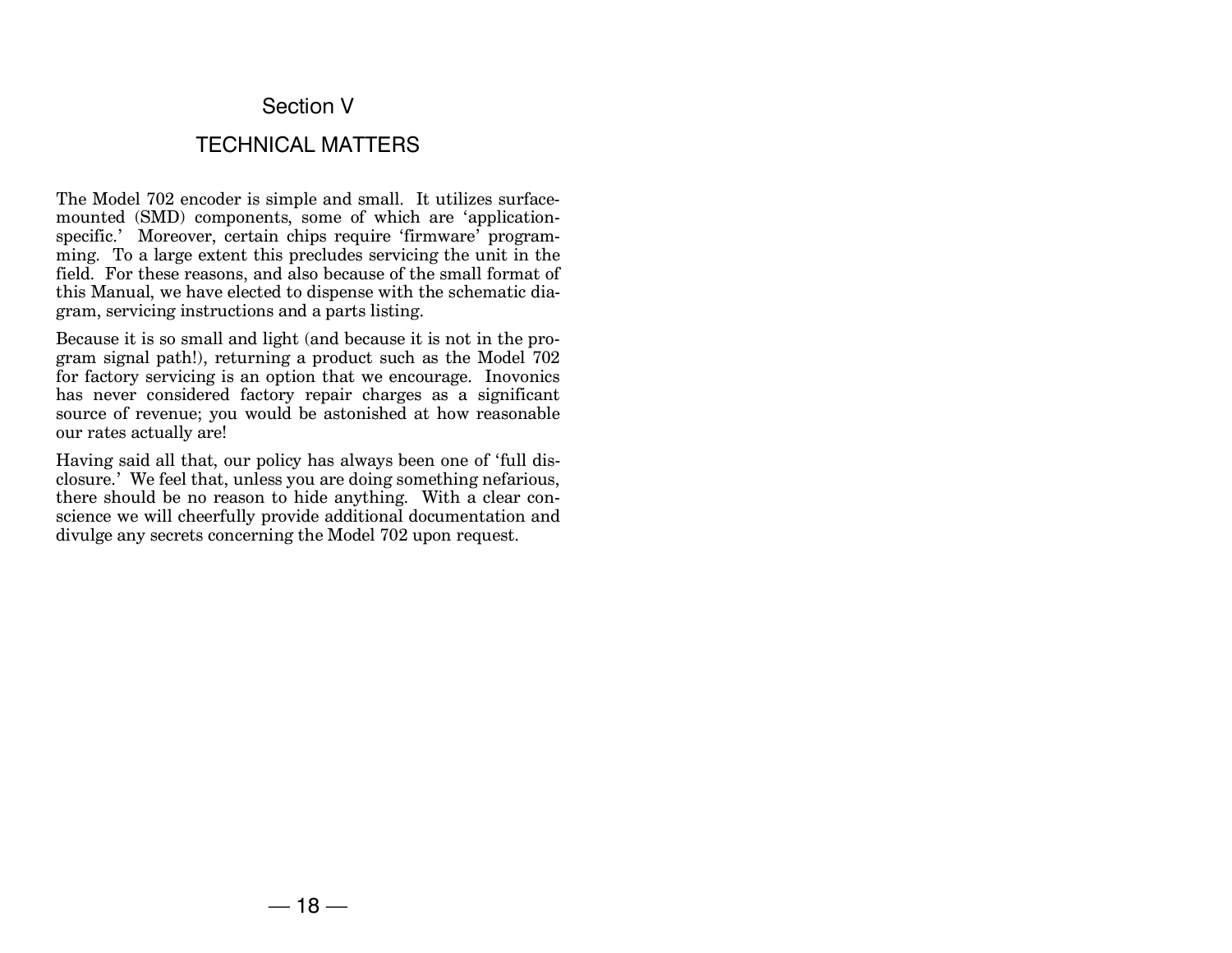#### **NOTES AND DOODLES**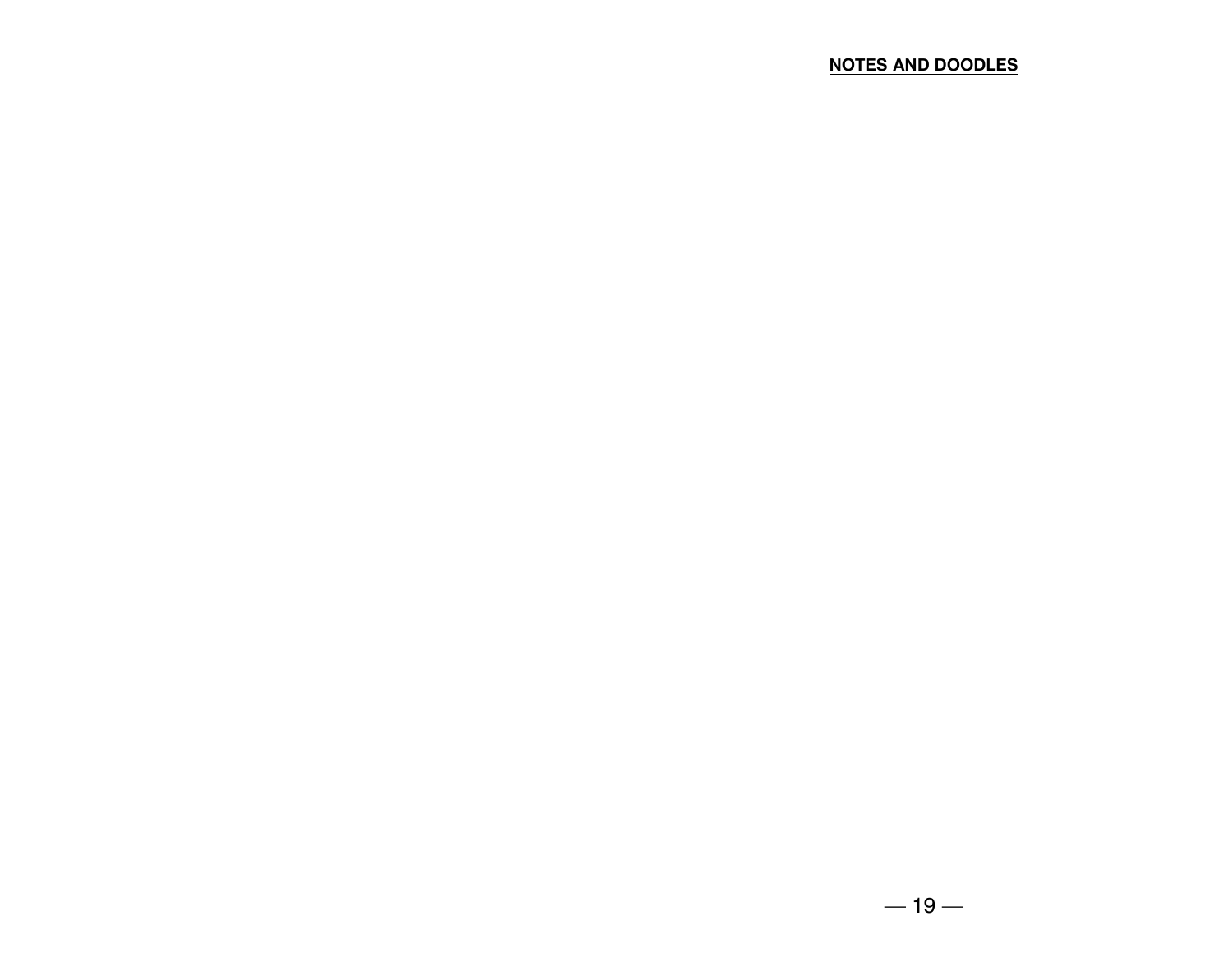#### **DOODLES AND NOTES**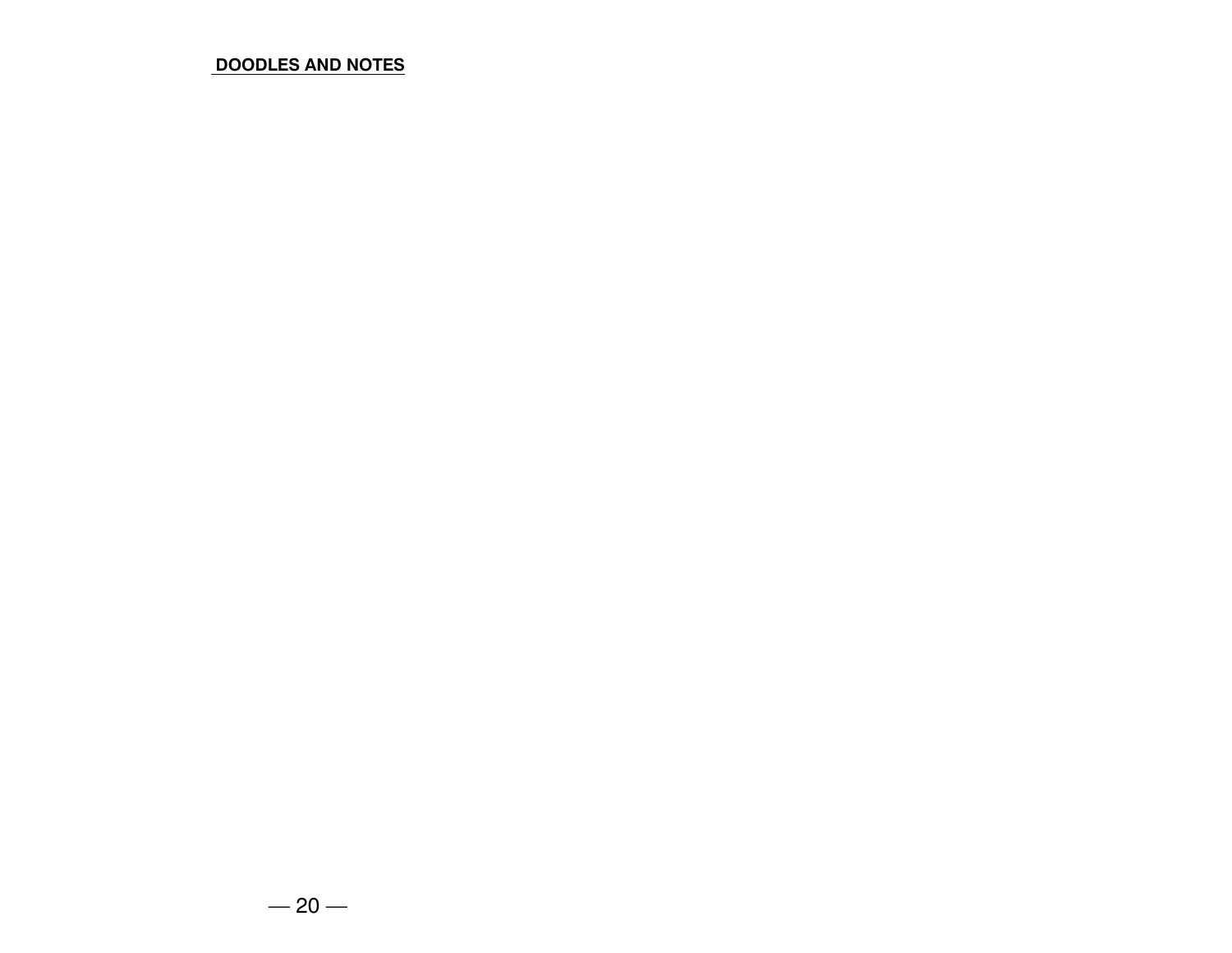# I INOVONICS WARRANTY

 $\mathbf \Omega$ 

- I **TERMS OF SALE:** Inovonics products are sold with an understanding of "full satisfaction"; that is, full credit or refund will be issued for products sold as new if returned to the point of purchase within 30 days following their receipt, provided that they are returned complete, and in "as received" condition.
- II **CONDITIONS OF WARRANTY:** The following terms apply unless amended *in writing* by Inovonics, Inc.
	- A. The Warranty Registration Card supplied with the product *must* be completed and returned to the factory within 10 days of delivery.
	- B. The Warranty applies only to products sold "as new." It is extended only to the original end-user and may not be transferred or assigned without prior written approval by Inovonics.
	- C. The Warranty does not apply to damage caused by misuse, abuse, accident or neglect. This Warranty is automatically voided by unauthorized attempts at repair or modification, or if the serial identification tag has been removed or altered.
- III **TERMS OF WARRANTY:** Inovonics, Inc. products are warranted to be free from defects in materials and workmanship.
	- A. Any discrepancies noted within ONE YEAR of the date of delivery will be repaired free of charge, or the equipment will be replaced with a new or remanufactured product at Inovonics option.
	- B. Parts and labor for factory repair required after the one-year Warranty period will be billed at prevailing prices and rates.

#### IV **RETURN OF GOODS FOR FACTORY REPAIR:**

- A. Equipment will not be accepted for Warranty or other repair without a Return Authorization (RA) number issued by Inovonics prior to its return. An RA number may be obtained by calling the factory. The number should be prominently marked on the outside of the shipping carton.
- B. Equipment must be shipped prepaid to Inovonics. Shipping charges will be reimbursed for valid Warranty claims. Damage sustained as a result of improper packing for return to the factory is not covered under terms of the Warranty and may occasion additional charges.

Revised Feb. 2003